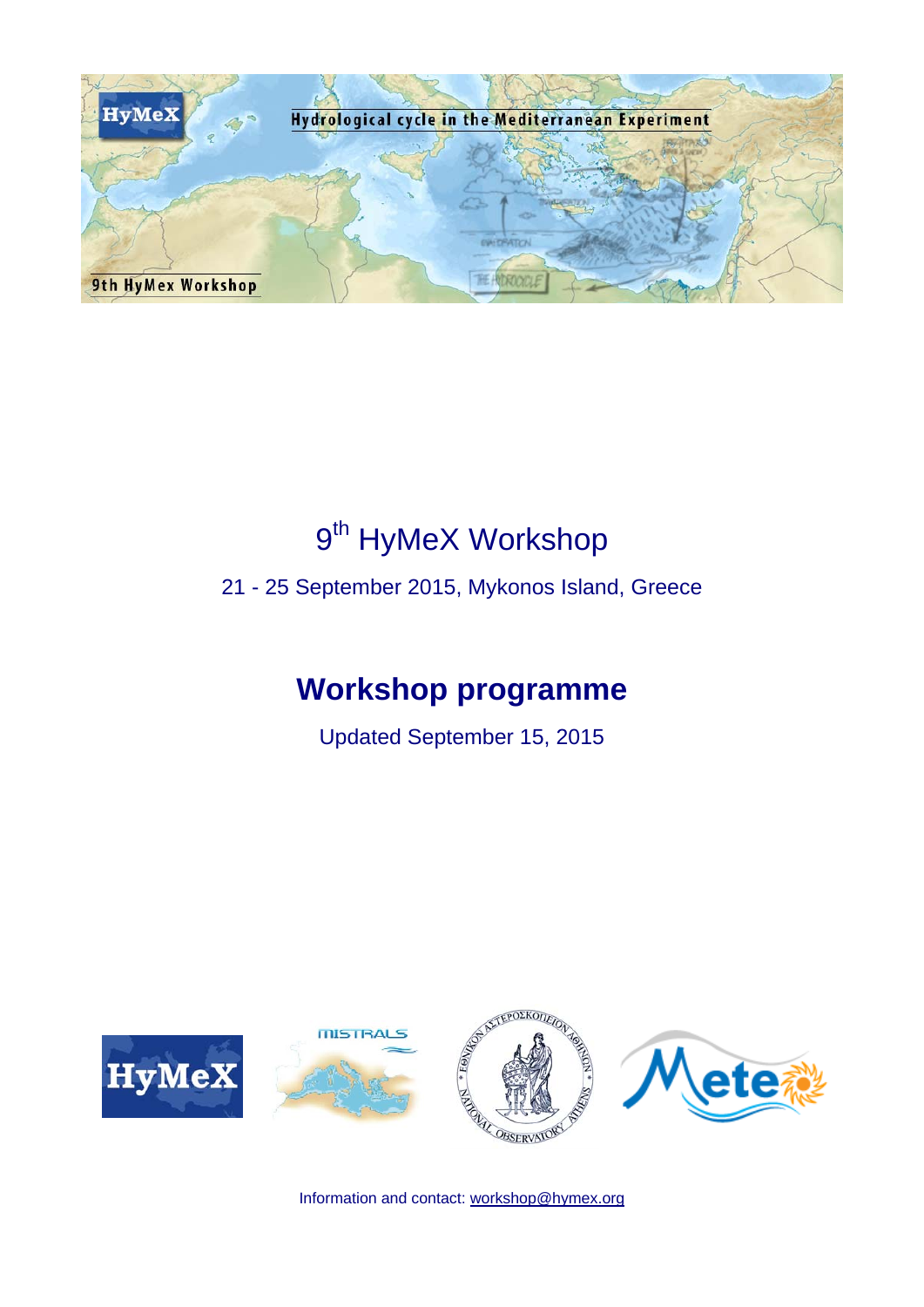| í |
|---|
|   |
|   |

| 19:00<br>20:00<br>18:00<br>M3.2 Dense water formation, ocean proc.<br>M3.3 IODA-MED final meeting<br>Dense water formation and<br>Welcome reception<br>M3.1 Flash-floods<br>ocean processes |       |       |                                                                                                               |                                  | 17:00<br>Poster session 1 and coffee break |                                   | 16:00<br>M2.1 Flash-floods<br>M2.2 Dense water formation, ocean proc.<br>M2.3 IODA-MED final meeting |                                                                      | 15:00<br>Flash-floods                       | 14:00 | Lunch break | 13:00 | study of rain IOPs                  | 12:00<br>M1.1 Heavy precipitation,                                  | <b>IOP Rain</b>             | Water vapour<br><b>Microphysics</b>                          | 11:00<br><b>Heavy precipitation</b> |              | Coffee break     | 10:00<br>Facts & figures                                       | 5-year programme review                            | <b>Opening session</b>                  | 00:60                              | Monday 21 September    |
|---------------------------------------------------------------------------------------------------------------------------------------------------------------------------------------------|-------|-------|---------------------------------------------------------------------------------------------------------------|----------------------------------|--------------------------------------------|-----------------------------------|------------------------------------------------------------------------------------------------------|----------------------------------------------------------------------|---------------------------------------------|-------|-------------|-------|-------------------------------------|---------------------------------------------------------------------|-----------------------------|--------------------------------------------------------------|-------------------------------------|--------------|------------------|----------------------------------------------------------------|----------------------------------------------------|-----------------------------------------|------------------------------------|------------------------|
|                                                                                                                                                                                             |       |       | T4.1 Regional climate modelling<br>T4.3 Of a field campaign<br>T4.2 Data assimilation<br>in the Eastern Med.? | Regional climate modelling       | Poster session 2 and coffee break          |                                   | T3.3 Dense water formation, ocean proc.<br>T3.2 Heavy precipitation, water vapour                    | T3.1 Droughts and water resources                                    | Droughts and water resources                |       | Lunch break |       | T2.3 Mediterranean cyclones         | T2.2 Dense water formation, ocean proc.<br>T2.1 Vulnerabilities     |                             | <b>Vulnerabilities</b>                                       |                                     | Coffee break |                  | study of rain IOPs                                             | T1.2 Flash-floods<br>T1.3 Microphysics, lightning, | T1.1 Air-sea coupling                   | Air-sea coupling                   | Tuesday 22 September   |
| Gala dinner                                                                                                                                                                                 |       |       | achievements & orientations                                                                                   | <b>Discussion</b>                |                                            | Poster session 3 and coffee break | W3.3 Vulnerabilities                                                                                 | W3.2 Regional climate modelling,<br>air-sea coup., dense water form. | W3.1 Heavy precipitation                    |       | Lunch break |       | W2.3 Air-sea coupling, water vapour | W2.1 Ensemble prediction systems<br>W2.2 Regional climate modelling | ensemble prediction systems | Data assimilation,                                           | Coffee break                        |              | air-sea coupling | W1.2 Regional climate modelling<br>W1.3 Dense water formation, | lightning session                                  | W1.1 Joint TALOS HyMeX                  | Lightning                          | Wednesday 23 September |
|                                                                                                                                                                                             |       |       | study of rain IOPs, water vapour<br>TH4.2 Heavy precipitation,<br>TH4.3 Lightning                             | TH4.1 Regional climate modelling | Poster session 4 and co<br>fee break<br>l  |                                   |                                                                                                      | heavy precipitation, flash-floods,<br>droughts                       | TH3.1 Regional climate<br>modelling,        |       | Lunch break |       |                                     | heavy precipitation, flash-floods,<br>vulnerabilities               | ensemble prediction systems | TH2.1 Regional climate modelling<br>TH2.2 Data assimilation, |                                     |              | Coffee break     | vulnerabilities                                                | TH1.3 Flash-floods                                 | TH1.2 Heavy precipitation, microphysics | TH1.1 Regional climate modelling   | Thusday 24 September   |
|                                                                                                                                                                                             |       |       |                                                                                                               |                                  |                                            |                                   |                                                                                                      |                                                                      | programme orientations<br><b>Discussion</b> |       | Lunch break |       | F2.3 FLIRE project                  | F2.2 Regional climate modelling,<br>Med-CORDEX-2                    | F2.11ODA-MED final meeting  |                                                              |                                     | Coffee break |                  |                                                                | 3 FLIRE projec                                     | F1.2 Droughts and water resources       | F1.1 Heavy precipitation           | Friday 25 September    |
|                                                                                                                                                                                             | 20:00 | 19:00 | 18:00                                                                                                         |                                  | 17:00                                      |                                   | 16:00                                                                                                |                                                                      | 15:00                                       | 14:00 |             | 13:00 |                                     | 12:00                                                               |                             |                                                              | 11:00                               |              |                  | 10:00                                                          |                                                    |                                         | Excursion to Delos island<br>06:00 | Saturday 26 September  |

ST talks & meetings, parallel sessions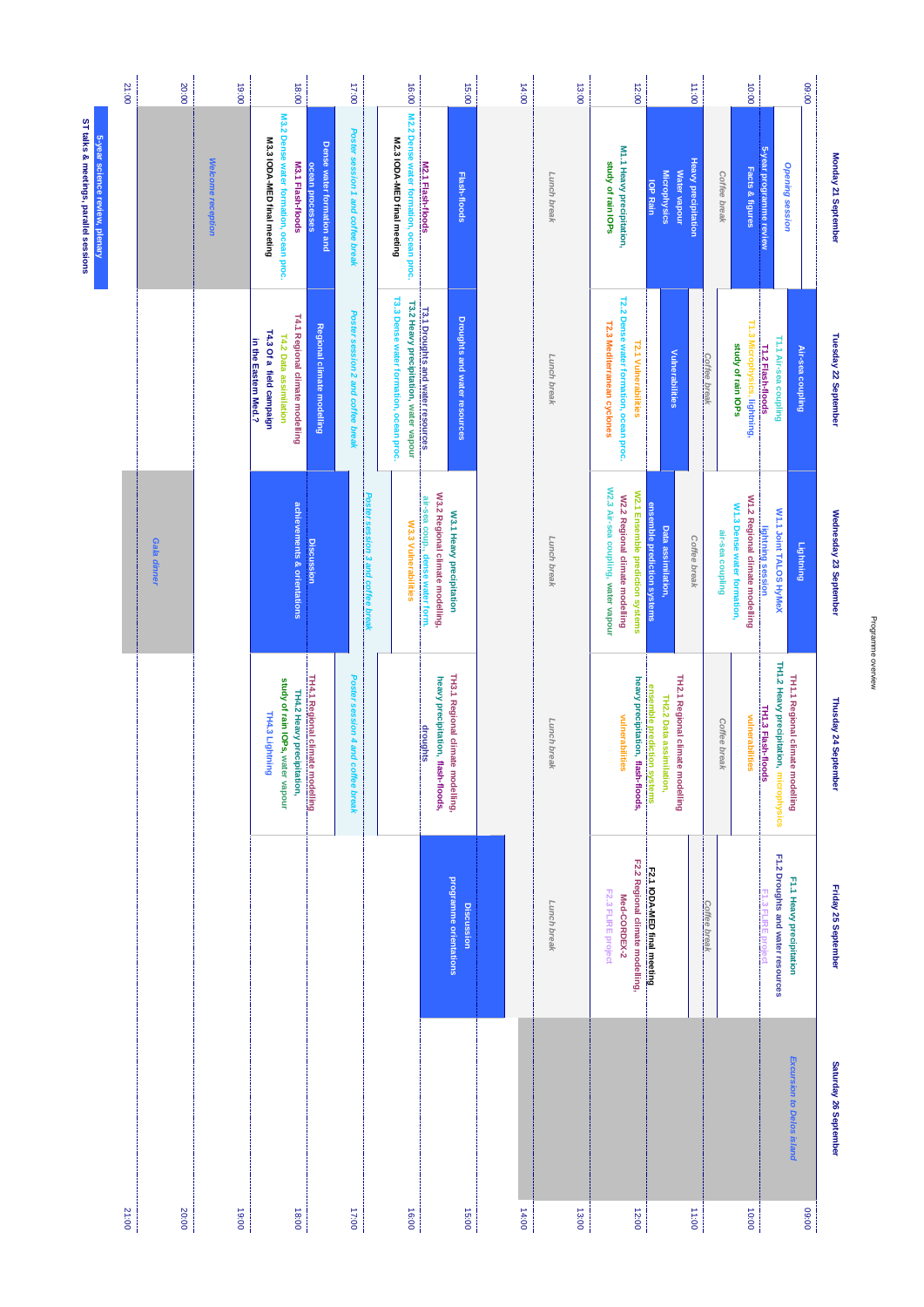#### **9th HyMeX workshop - Detailled programme**

#### **Monday 21 September 2015**

|                 | 09:15 - 09:45 Opening session |
|-----------------|-------------------------------|
| Room: Thalatta1 | K. Lagouvardos et al.         |

**09:45 - 10:30** *Room: Thalatta1* **5-year programme review: facts and figures** *V. Ducrocq, P. Drobinski*

#### **10:30 - 11:00 Coffee break**

**11:00 - 12:00 5-year science review: heavy precipitation** *Room: Thalatta1* **11:00 Sources and transport of water vapour** *C. Flamant* **11:20 Microphysics in precipitating systems** *J. Delanoë* **11:40 Studies of IOPs (SOP1) precipitation events** *S. Davolio* **12:00 - 13:00** *Room: Thalatta1* **M1.1 - Heavy precipitation: IOP studies** *Chair: N. Kalthoff* **12:00** Observations and numerical simulations of a supercell over the Friuli-Venezia Giulia region (northeastern Italy) in HyMeX IOP2b R. Rotunno *(M. M. Miglietta, A. Manzato, R. Rotunno)* **12:15** Heavy precipitation over Italy during HyMeX IOP13: numerical investigation using two mesoscale models S. Davolio *(S. Davolio, C. Barthlott)* **12:30** A localized high precipitation event over Corsica triggered by lee side convergence P. Scheffknecht *(P. Scheffknecht, E. Richard, D. Lambert)* **12:45** Offshore deep convection initiation and maintenance during HyMeX IOP16a heavy precipitation event M. Martinet *(M. Martinet, O. Nuissier, F. Duffourg, V. Ducrocq)*

| Room: Thalatta1 I. Braud | 15:00 - 15:30 5-year science review: flash-floods                                                                                                                                                                                                                                                                                                                                                                                                                                                                                                                                                        |
|--------------------------|----------------------------------------------------------------------------------------------------------------------------------------------------------------------------------------------------------------------------------------------------------------------------------------------------------------------------------------------------------------------------------------------------------------------------------------------------------------------------------------------------------------------------------------------------------------------------------------------------------|
|                          | 15:30 - 16:45 Parallel sessions & meetings M2.1, M2.2, M2.3                                                                                                                                                                                                                                                                                                                                                                                                                                                                                                                                              |
| Room: Thalatta1          | 15:30 - 16:45 M2.1 - Flash-floods<br>Chair: E. Morin                                                                                                                                                                                                                                                                                                                                                                                                                                                                                                                                                     |
|                          | 15:30 Hydrological post event survey after the autumn 2014 floods in the Cévennes region in France: results and first hydrological analyses<br>O. Payrastre (O. Payrastre, P.-A. Ayral, C. Barachet, V. Borell, B. Boudevillain, C. Bouvier, P. Brunet, P. Cantet, C. Coussot, G. Delrieu,<br>A. Despax, J.-F. Didon-Lescot, M. Domergue, S. Ecrepont, S. Froidurot, N. Grard, L.-R. Lagadec, G. Le Bihan, R. Le Boursicaud, V. Mansanarez,<br>P. Marchand, P. Martin, M.-L. Mosini, A. Mosset, R. Navas, L. Neppel, S. Perez, F. Raynaud, C. Saint-Martin, A. Wijbrans and all the HyMeX<br>TTO2d team) |
|                          | 15:45 Non-contact discharge measurements to better understand the dynamics of flash floods in Mediterranean catchments<br>G. Dramais (G. Dramais, J. Le Coz, R. Le Boursicaud, F. Branger, B. Renard, I. Horner, I. Braud)                                                                                                                                                                                                                                                                                                                                                                               |
|                          | 16:00 Flash floods hydrological process at the small catchment scale<br>C. Bouvier (C. Bouvier, M. Adamovic, P.-A. Ayral, P. Brunet, J.-F. Didon-Lescot, R. Freydier, N. Patris, J.-L. Seidel)                                                                                                                                                                                                                                                                                                                                                                                                           |
|                          | 16:15 Characterization of rainfall variability and uncertainty and its impact on the hydrological response during flash floods in the Ardèche catchment<br>(2300 km2). France<br>I. Braud (I. Braud, H. Suspène, G. Delrieu, A. Wijbrans, B. Boudevillain, E. Leblois, B. Renard, M. Adamovic, F. Branger)                                                                                                                                                                                                                                                                                               |
|                          | 16:30 Soil hydraulic properties derived from inverse water content modelling under artificial rainfalls. Application to experimental sites in Cevennes,<br>France<br>M. Adamovic (M. Adamovic, P.-A. Ayral, C. Bouvier, P. Brunet, O. Le Bourgeois)                                                                                                                                                                                                                                                                                                                                                      |
| Room: Thalatta2          | 15:30 - 16:45 M2.2 - Dense water formation and ocean processes<br>Chair: P. Garreau                                                                                                                                                                                                                                                                                                                                                                                                                                                                                                                      |
|                          | 15:30 Observation of deep convection in 2012-2013<br>P. Testor (P. Testor, T. Cai, A. Bosse, L. Mortier, L. Houpert, F. D'Ortenzio, V. Taillandier, L. Coppola, L. Prieur, P. Conan, A. Alvarez, R. Onken,<br>J. Tintore)                                                                                                                                                                                                                                                                                                                                                                                |
|                          | 15:45 Destruction of potential vorticity in the vicinity of fronts in the Gulf of Lions as observed with gliders and simulated by a very-high resolution model<br>A. Bosse (A. Bosse, P. Testor, L. Mortier, P. Damien, C. Estournel, P. Marsaleix, L. Prieur)                                                                                                                                                                                                                                                                                                                                           |
|                          | <b>16:00</b> Dynamics of the northwestern Mediterranean during the HyMeX/ASICS experiment: a PV-perspective<br>H. Giordani (H. Giordani, C. Lebeaupin Brossier, F. Léger, L. Prieur, G. Caniaux, R. Waldman)                                                                                                                                                                                                                                                                                                                                                                                             |
|                          | <b>16:15</b> Impact of mesoscale eddies on ocean deep convection in the northwestern Mediterranean sea<br>R. Waldman (R. Waldman, S. Somot, M. Herrmann, F. Sevault, G. Caniaux, P. Testor, C. Estournel, H. Giordani, R. Benshila, C. Q. Akuetevi,<br>T. Arsouze)                                                                                                                                                                                                                                                                                                                                       |
|                          | 16:30 High resolution modelling of dense water formation in the Northwestern Mediterranean<br>C. Estournel (C. Estournel, P. Marsaleix)                                                                                                                                                                                                                                                                                                                                                                                                                                                                  |
| Room: Pelagos            | 15:30 - 16:45 M2.3 - Side-meeting: IODA-MED final meeting<br>Chair: E. Richard                                                                                                                                                                                                                                                                                                                                                                                                                                                                                                                           |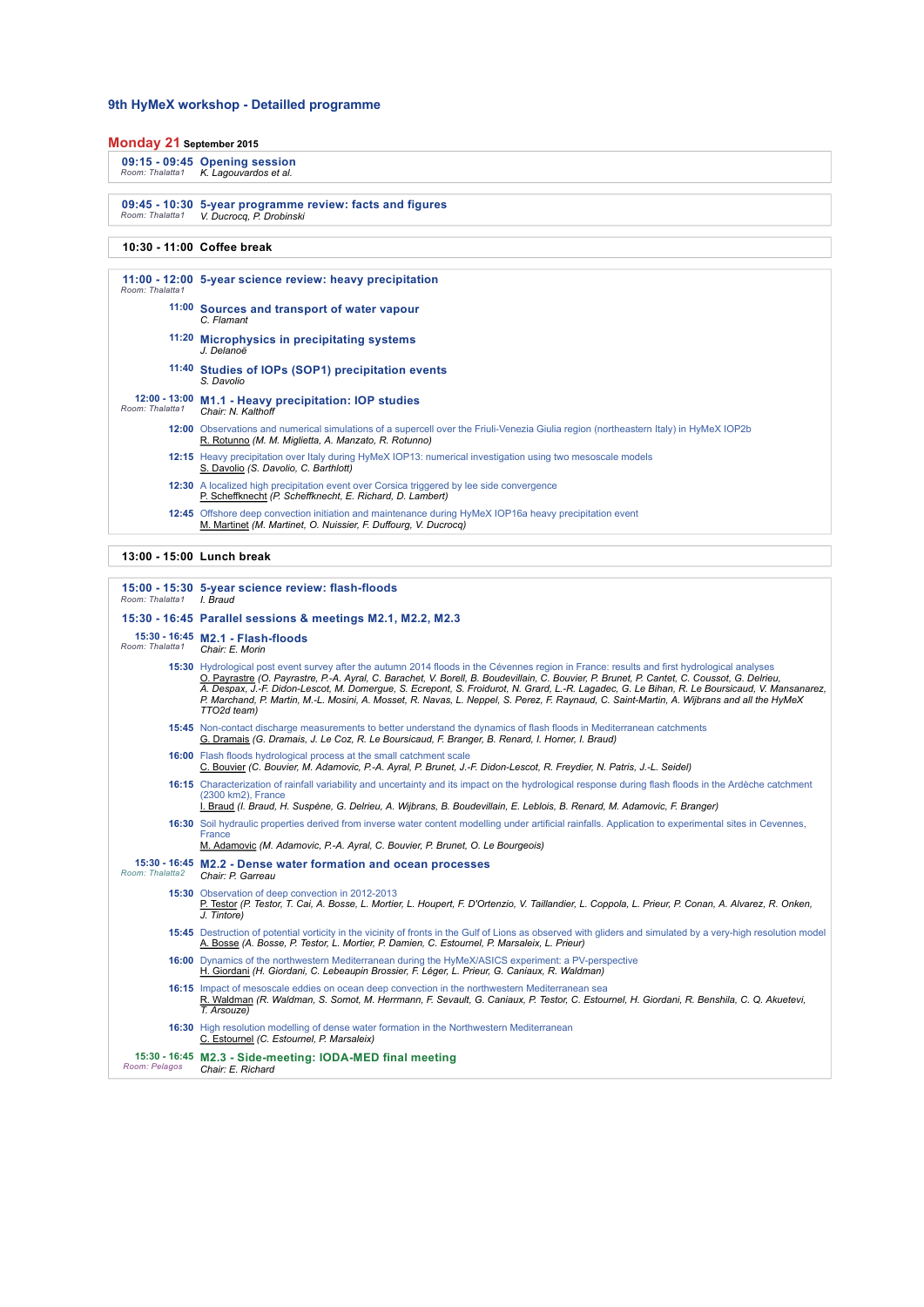**16:45 - 17:30 Poster session 1 and coffee break**

| Room: Thalatta1 | 17:30 - 18:00 5-year science review: dense water formation and ocean mesoscale processes<br>H. Giordani, P. Testor                                                                                                                                                                                                         |
|-----------------|----------------------------------------------------------------------------------------------------------------------------------------------------------------------------------------------------------------------------------------------------------------------------------------------------------------------------|
|                 | 18:00 - 19:00 Parallel sessions & meetings M3.1, M3.2, M3.3                                                                                                                                                                                                                                                                |
| Room: Thalatta1 | 18:00 - 19:00 M3.1 - Flash-floods<br>Chair: O. Pavrastre                                                                                                                                                                                                                                                                   |
|                 | 18:00 Hydrological evaluation of X-band polarimetric radar rainfall estimation in the eastern Italian Alps<br>M. N. Anagnostou (M. N. Anagnostou, E. I. Nikolopoulos, J. Kalogiros, E. N. Anagnostou, F. Marra, E. Mair, G. Bertoldi, U. Tappeiner, M. Borga)                                                              |
|                 | <b>18:15</b> Flash flood occurrence and relation to the rainfall hazard in Attica, Greece<br>K. Papagiannaki (K. Papagiannaki, K. Lagouvardos, V. Kotroni, A. Bezes)                                                                                                                                                       |
|                 | 18:30 Space-time patterns of convective rain cells and flash flood response in the eastern Mediterranean<br>E. Morin (E. Morin, N. Peleg, H. Yakir, M. Karklinsky)                                                                                                                                                         |
|                 | 18:45 Flood modeling of the 21-23 November 2014 events in the High-Atlas Mountains (Morocco)<br>Y. Tramblay (Y. Tramblay, L. Hanich, M. Benrhanem, A. Saidi)                                                                                                                                                               |
| Room: Thalatta2 | 18:00 - 19:00 M3.2 - Dense water formation and ocean processes<br>Chair: C. Estournel                                                                                                                                                                                                                                      |
|                 | 18:00 Physical processes from a 1D column model simulation of the north-western Mediterranean basin from August 2012 to August 2013<br>G. Caniaux (G. Caniaux, H. Giordani, L. Prieur, R. Waldman, J. Beuvier, C. Estournel, V. Garnier, P. Garreau)                                                                       |
|                 | 18:15 Physical processes acting in a numerical oceanic model during the convection period of SOP2<br>P. Garreau (P. Garreau, V. Garnier)                                                                                                                                                                                   |
|                 | 18:30 Observing mesoscale instabilities of the Northern Current in the North Western Mediterranean Sea : a combined study using gliders, surface<br>drifters, moving vessel profiler and vessel data in the Ligurian Sea<br>I. Pairaud (I. Pairaud, P. Garreau, D. Le Berre, D. Fernandez Bruyère, L. Bellomo, V. Garnier) |
|                 | <b>18:45</b> Observations of diapycnal mixing in the western Mediterranean Sea<br>B. Ferron (B. Ferron, P. Bouruet-Aubertot, Y. Cuypers, K. Schroeder, M. Borghini, T. Arsouze, Benjamin Lemonnier)                                                                                                                        |
| Room: Pelagos   | 18:00 - 19:00 M3.3 - Side-meeting: IODA-MED final meeting<br>Chair: E. Richard                                                                                                                                                                                                                                             |

**19:00 Welcome reception**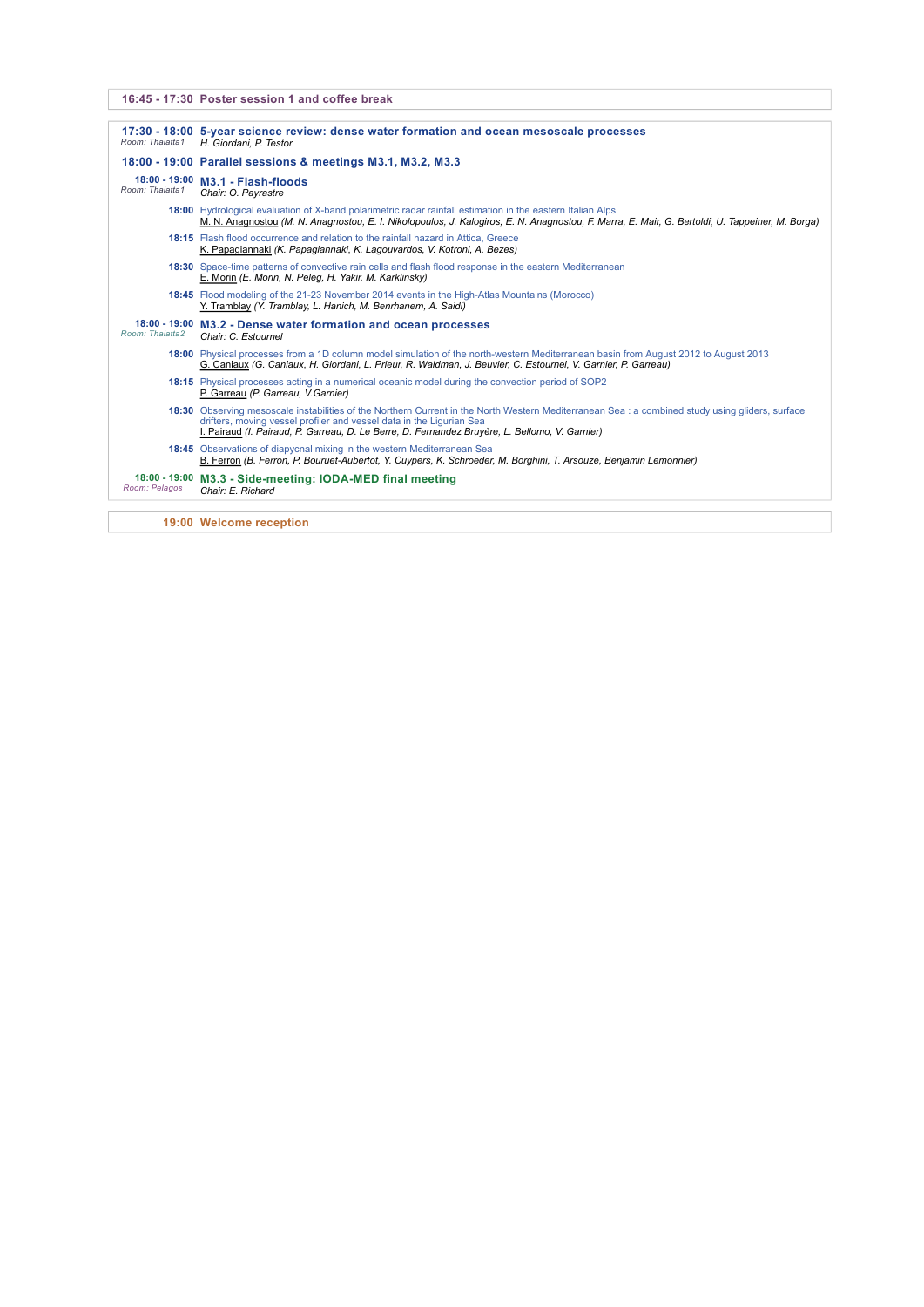## **Tuesday 22 September 2015**

| Room: Thalatta1 | 09:00 - 09:30 5-year science review: air-sea fluxes, marine and ocean boundary layer coupled processses<br>M.N. Bouin, C. Lebeaupin-Brossier                                                                              |
|-----------------|---------------------------------------------------------------------------------------------------------------------------------------------------------------------------------------------------------------------------|
|                 | 09:30 - 10:45 Parallel sessions & meetings T1.1, T1.2, T1.3                                                                                                                                                               |
| Room: Thalatta1 | 09:30 - 10:45 T1.1 - Air-sea coupling<br>Chair: S. Bastin                                                                                                                                                                 |
|                 | 09:30 Lagrangian dynamics of the Mistral during the HyMeX SOP2<br>P. Drobinski (P. Drobinski, B. Alonzo, C. Basdevant, P. Cocquerez, A. Doerenbecher, N. Fourrié, M. Nuret)                                               |
|                 | 09:45 The marine atmospheric boundary layer during the HyMeX/ASICS-MED campaign: structure under strong wind conditions and impact on<br>turbulent flux estimates<br>P.-E. Brilouet (P.-E. Brilouet, P. Durand, G. Canut) |
|                 | 10:00 High-resolution air-sea coupling with AROME-NEMO WMED for heavy precipitation event study<br>R. Rainaud (R. Rainaud, C. Lebeaupin Brossier, V. Ducrocq, H. Giordani, N. Fourrié, M.-N. Bouin)                       |
|                 | 10:15 Dense water formation in NEMO-AROME WMED: initial conditions and coupling impacts<br>F. Léger (F. Léger, C. Lebeaupin Brossier, H. Giordani, T. Arsouze, J. Beuvier, M.-N. Bouin, V. Ducroca, N. Fourrié, M. Nuret) |
|                 | 10:30 Comparison of air-sea turbulent fluxes parameterization, with air-sea coupled model, during HyMeX SOP1 and SOP2<br>L. Seyfried (L. Seyfried, E. Richard, P. Marsaleix, C. Estournel)                                |
| Room: Thalatta2 | 09:30 - 10:45 T1.2 - Flash-floods<br>Chairs: E. Nikolopoulos, I. Braud                                                                                                                                                    |
|                 | 09:30 Towards an hydrological ensemble forecasting system for Mediterranean flash floods<br>S. Edouard (S. Edouard, B. Vincendon, V. Ducrocq)                                                                             |
|                 | 09:45 Hydrometeorological assessment of AROME EPS on the fall 2014 HyMeX events<br>B. Vincendon (B. Vincendon, V. Ducrocq, C. de Saint-Aubin, L. Garandeau, L. Brech, A. Lovat, G. Larvor, P. Gastrin)                    |
|                 | 10:00 Advancing satellite-based flood prediction over complex terrain with the aid of high-resolution atmospheric modeling<br>E.I. Nikolopoulos (E.I. Nikolopoulos, N. Bartsotas, E.N. Anagnostou, G. Kallos)             |
|                 | 10:15 5-year science outlook meeting: flash-floods<br>Chair: I. Braud                                                                                                                                                     |
| Room: Pelagos   | 09:30 - 10:45 T1.3 - 5-year science outlook meeting: microphysics, lightning and heavy precipitation systems<br>Chairs: J. Delanoë, S. Coquillat, E. Richard                                                              |

**10:45 - 11:15 Coffee break**

| Room: Thalatta1         | 11:15 - 11:45 5-year science review: society vulnerabilities facing high-impact weather<br>O. Petrucci                                                                                                                                                              |
|-------------------------|---------------------------------------------------------------------------------------------------------------------------------------------------------------------------------------------------------------------------------------------------------------------|
|                         | 11:45 - 13:00 Parallel sessions & meetings T2.1, T2.2, T2.3                                                                                                                                                                                                         |
| Room: Thalatta1         | 11:45 - 13:00 T2.1 - Vulnerabilities<br>Chair: C. Llasat                                                                                                                                                                                                            |
|                         | 11:45 Effects of floods and landslides on people in a Mediterranean region (Calabria, Italy): victims, injured and involved people<br>O. Petrucci (O. Petrucci, A. A. Pasqua)                                                                                       |
|                         | 12:00 Are individual's perceptual and behavioural responses related to the rainfall severity during the fall 2014 episodes in southern France?<br>I. Ruin (I. Ruin, V. Tournon, C. Cavalière, B. Boudevillain, C. Lutoff, P.-A. Davoine, G. Molinié, J.-D. Creutin) |
|                         | 12:15 Assessment of motorists' exposure to flash floods in the Gard region: integrating travel-activity adaptation behaviors and decision-making<br>processes<br>S. Shabou (S. Shabou, S. Debionne, I. Ruin, J.-D. Creutin, C. Lutoff)                              |
|                         | 12:30 Evolution of the vulnerability of people and property to flooding in three cities of the Gard department (south of France)<br>E. Dubos-Paillard (J. Boulier, E. Dubos-Paillard, A. Pavard, V. Sanseverino)                                                    |
|                         | 12:45 Analyzing social vulnerability to flash floods: a sociological case study of residential practices<br>S. Durand (S. Durand, C. Lutoff, S. Duvillard)                                                                                                          |
| Room: Thalatta2         | 11:45 - 13:00 T2.2 - Dense water formation and ocean processes<br>Chairs: H. Giordani, P. Testor                                                                                                                                                                    |
|                         | 11:45 The TRANSMED SST and SSS time series in the Gulf of Lions: from events to interannual variability<br>I. Taupier-Letage (I. Taupier-Letage, G. Rougier)                                                                                                        |
|                         | 12:00 Intensive Argo floats deployments in the western Mediterranean Sea from 2012 to 2015<br>L. Coppola (L. Coppola, F. D'Ortenzio, P. Conan, O. Pasqueron de Fommervault, N. Mayot, S. Le Reste, P. Testor, I. Taupier- Letage,<br>C. Estournel)                  |
|                         | 12:15 5-year science outlook meeting: dense water formation and ocean processes<br>Chairs: H. Giordani, P. Testor                                                                                                                                                   |
| Room: Pelagos           | 11:45 - 13:00 T2.3 - 5-year science outlook meeting: Mediterranean cyclones<br>Chairs: E. Flaounas, S. Davolio                                                                                                                                                      |
| $10.00$ $17.00$ $1$ $1$ |                                                                                                                                                                                                                                                                     |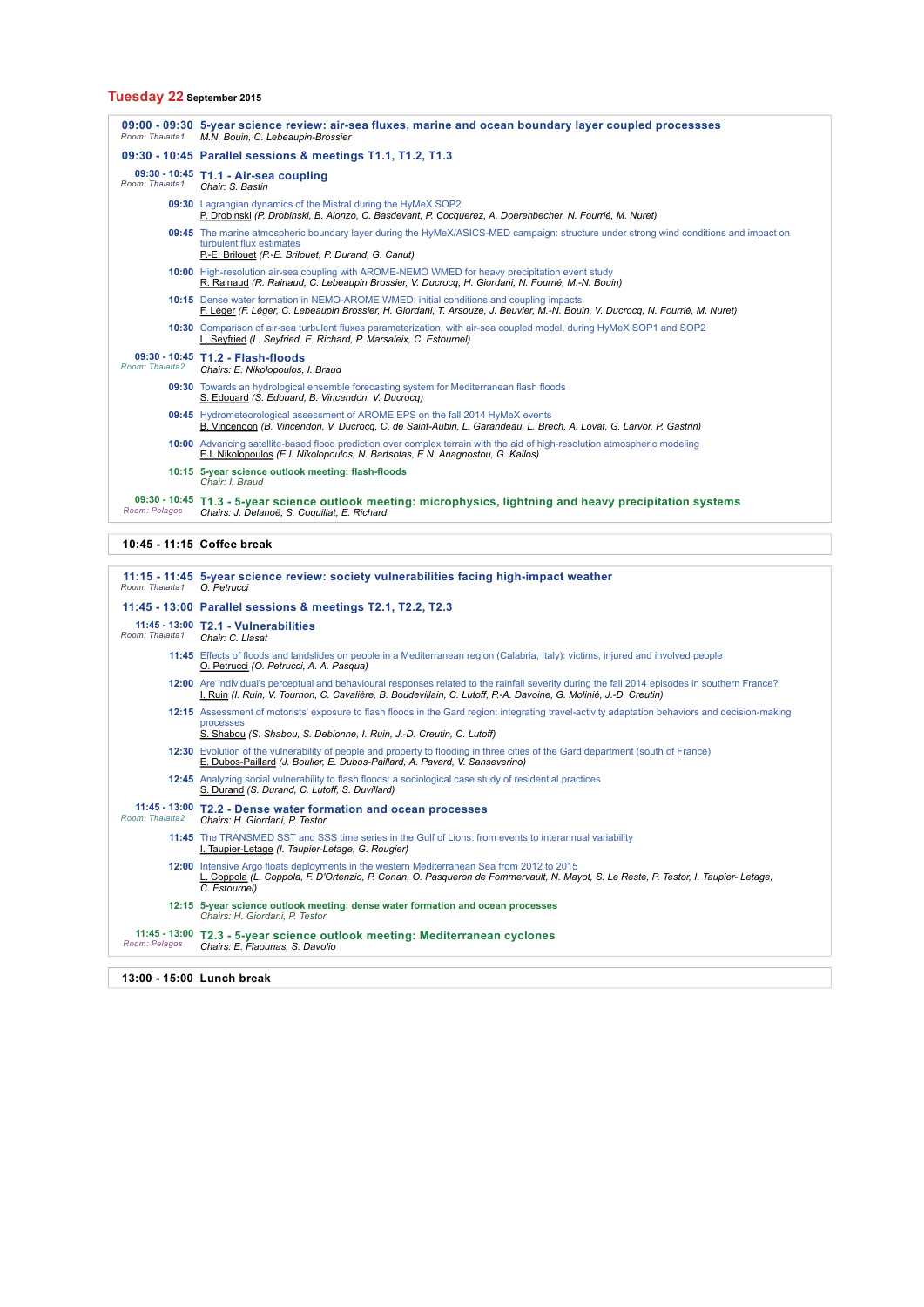| Room: Thalatta1 | 15:00 - 15:30 5-year science review: droughts and water resources<br>J. Polcher, P. Quintana-Sequi                                                                                                                                                                        |
|-----------------|---------------------------------------------------------------------------------------------------------------------------------------------------------------------------------------------------------------------------------------------------------------------------|
|                 | 15:30 - 16:45 Parallel sessions & meetings T3.1, T3.2, T3.3                                                                                                                                                                                                               |
| Room: Thalatta1 | 15:30 - 16:45 T3.1 - Droughts and water resources<br>Chair: Y. Tramblay                                                                                                                                                                                                   |
|                 | 15:30 The EartH2Observe Spanish case study: simulation of drought processes in Spain<br>P. Quintana-Sequí (P. Quintana-Sequí, G. Miquez-Macho, M. Turco, M. C. Llasat, A. Martinez de la Torre)                                                                           |
|                 | <b>15:45</b> The role of the atmospheric coupling in the ability of ORCHIDEE to simulate droughts<br>J. Polcher (J. Polcher, M. Stefanon)                                                                                                                                 |
|                 | 16:00 Evaluating the respective impact of the radiative forcing and fertilization response of vegetation to a carbon dioxide enriched atmosphere during<br>severe heatwayes<br>M. Stéfanon (L. Lemordant, P. Gentine, M. Stéfanon, P. Drobinski)                          |
|                 | 16:15 Winter dry spells indexes in the Mediterranean basin: variability (1951-2013), oceanic and atmospheric forcing (1979-2013)<br>F. Raymond (F. Raymond, A. Ullmann, P. Camberlin)                                                                                     |
|                 | 16:30 How much does weather control fire size and intensity in the Mediterranean region?<br>C. Hernandez (C. Hernandez, P. Drobinski, S. Turquety, J-L. Dupuy, C. Keribin)                                                                                                |
|                 |                                                                                                                                                                                                                                                                           |
| Room: Thalatta2 | 15:30 - 17:00 T3.2 - Heavy precipitation: water vapour and storm environment<br>Chair: K. Horvath                                                                                                                                                                         |
|                 | 15:30 Continuous humidity profiling using a wind-profiler radar in the UHF band (continued)<br>F. Saïd (F. Saïd, B. Campistron, D. Bengochea, O. Bock, P. Di Girolamo, D. Legain)                                                                                         |
|                 | 15:45 Observation of low-level wind reversals in the Gulf of Lion area and their impact on the water vapour distribution and variability<br>P. Di Girolamo (P. Di Girolamo, C. Flamant, M. Cacciani, E. Richard, V. Ducrocq, D. Summa, D. Stelitano, N. Fourrié, F. Said) |
|                 | 16:00 Coherence between multi-instrument and multi-model atmospheric moisture retrievals in the framework of the HyMeX SOP1<br>P. Chazette (P. Chazette, C. Flamant, X. Shang, J. Totems, J.-C. Raut, A. Doerenbecher, V. Ducrocq, N. Fourrié, O. Bock, S. Cloché)        |
|                 | 16:15 Multi-scale interactions between moist-air flow and deep precipitation during HyMeX IOP15a heavy precipitation event<br>K. Lee (K. Lee, C. Framant, V. Durocq, Nadia Fourrié, P. Chazette, O. Bock)                                                                 |
|                 | 16:30 Catastrophic floods in the lower Sava river basin in May 2014<br>B. Ivančan-Picek (B. Ivančan-Picek, N. Strelec Mahović, T. Renko, T. Vujnović)                                                                                                                     |
|                 | <b>16:45</b> Long-term variability of CCN at a marine background site of the eastern Mediterranean<br>A. Bougiatioti (A. Bougiatioti, I. Stavroulas, G. Kouvarakis, A. Nenes, N. Mihalopoulos)                                                                            |

**16:45 - 17:30 Poster session 2 and coffee break**

| Room: Thalatta1                | 17:30 - 18:00 5-year science outlook review: regional climate modelling<br>S. Somot                                                                                                       |
|--------------------------------|-------------------------------------------------------------------------------------------------------------------------------------------------------------------------------------------|
|                                | 18:00 - 19:00 Parallel sessions & meetings T4.1, T4.2, T4.3                                                                                                                               |
| Room: Thalatta1                | 18:00 - 19:00 T4.1 - Regional climate modelling meeting: Med-CORDEX activities for the period 2010-2015<br>Chair: B. Ahrens                                                               |
| Room: Thalatta2                | 18:00 - 19:00 T4.2 - Data assimilation<br>Chair: J. Campins                                                                                                                               |
|                                | <b>18:00</b> The second AROME-WMED reanalysis of SOP1<br>N. Fourrié (N. Fourrié, M. Nuret, P. Brousseau, A. Doerenbecher, H. Bénichou, P. Moll, O. Bock, F. Saïd)                         |
|                                | <b>18:15</b> Benefits of sequential data assimilation methods for the predictability of Mediterranean severe weather<br>V. Homar (D. Carrió, V. Homar)                                    |
|                                | <b>18:30</b> Impact of the recent improvements of the AROME-France numerical weather prediction system on the convection forecasting<br>P. Brousseau (P. Brousseau, Y. Seity, N. Fourrié) |
|                                | <b>18:45</b> Development of a new ensemble data assimilation scheme for the convective scale AROME model<br>Y. Michel (Y. Michel, T. Montmerle)                                           |
| 18:00 - 19:00<br>Room: Pelagos | T4.3 - Discussion about a future field campaign in the eastern Mediterranean<br>Chairs: C. Flamant, N. Kalthoff, E. Morin                                                                 |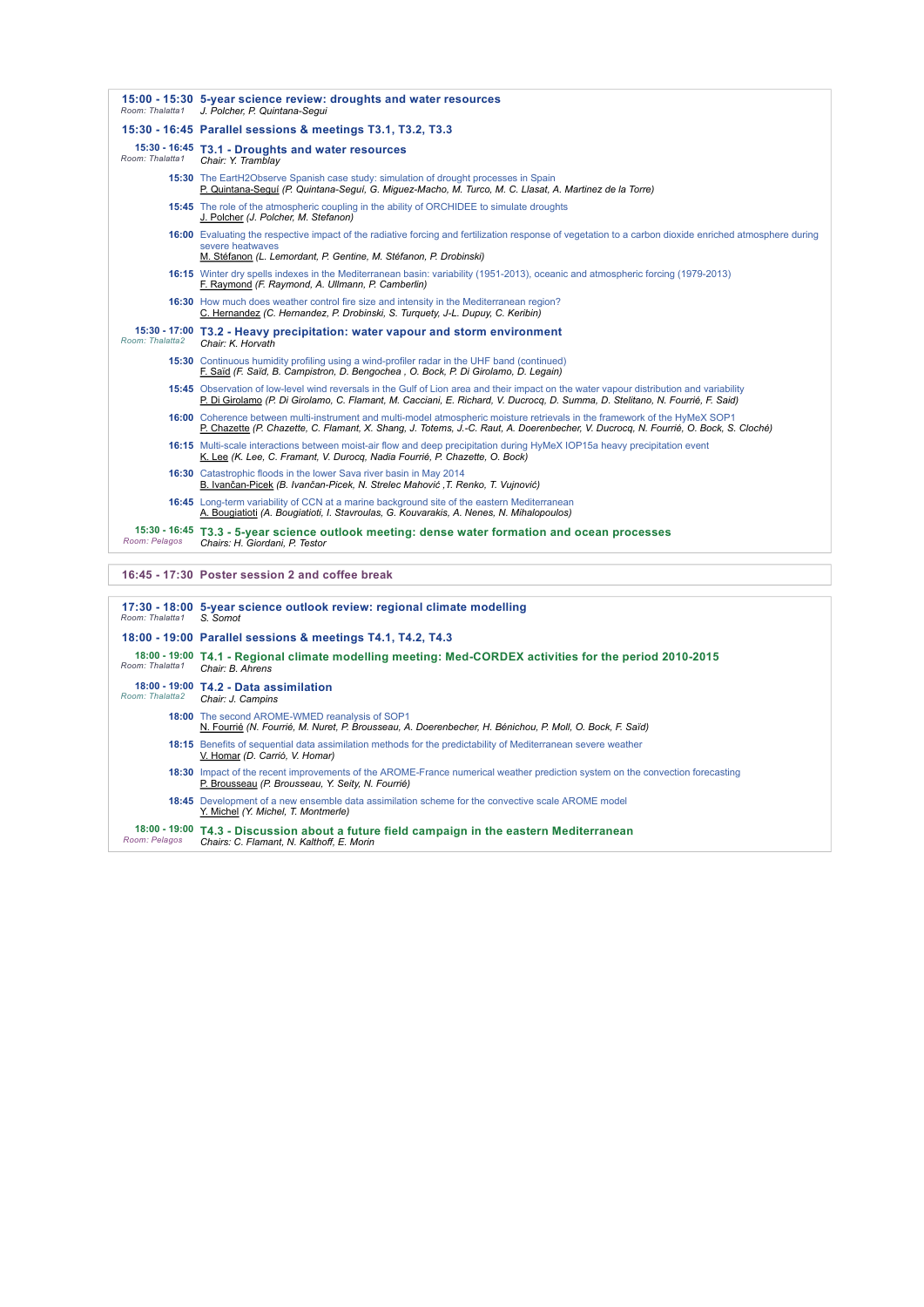## **Wednesday 23 September 2015**

| Room: Thalatta1 | 09:00 - 09:30 5-year science review: lightning and atmospheric electricity<br>S. Coquillat                                                                                                                                                                                                 |
|-----------------|--------------------------------------------------------------------------------------------------------------------------------------------------------------------------------------------------------------------------------------------------------------------------------------------|
|                 | 09:30 - 11:00 Parallel sessions & meetings W1.1, W1.2, W1.3                                                                                                                                                                                                                                |
| Room: Thalatta1 | 09:30 - 11:00 W1.1 - Joint TALOS HyMeX lightning session<br>Chair: C. Price                                                                                                                                                                                                                |
|                 | 09:30 The TALOS project: climatology, nowcasting and forecasting of lightning activity<br>K. Lagouvardos (K. Lagouvardos, V. Kotroni, S. Kazadzis, T. Giannaros, A. Karagiannidis, E. Galanaki, E. Proestakis)                                                                             |
|                 | 09:45 SAETTA: fine-scale observation of the total lightning activity in the framework of the CORSiCA atmospheric observatory<br>S. Coquillat (S. Coquillat, E. Defer, D. Lambert, J.-M. Martin, J.-P. Pinty, V. Pont, S. Prieur)                                                           |
|                 | 10:00 Lightning morphologies in the LMA-HyMeX database<br>G. Molinié (G. Molinié, J.-P. Pinty, H. Bresson, E. Defer, S. Coquillat)                                                                                                                                                         |
|                 | 10:15 Assimilation of Lightning Mapping Array (LMA) data into AROME-WMED: a first attempt on HyMeX IOP6<br>O. Caumont (C. Zecchin, O. Caumont, É. Defer, J.-P. Pinty, C. Bovalo, C. Barthe)                                                                                                |
|                 | 10:30 Simulation in a mesoscale model of several electrified storms observed by a LMA during HyMeX SOP1<br>J.-P. Pinty (J.-P. Pinty, C. Bovalo, P. Krehbiel, B. Rison, R. Thomas, E. Defer, E. Richard)                                                                                    |
|                 | 10:45 Performance evaluation of an operational lightning prediction system<br>T.M. Giannaros (T.M. Giannaros, V. Kotroni, K. Lagouvardos)                                                                                                                                                  |
| Room: Thalatta2 | 09:30 - 11:00 W1.2 - Regional climate modelling: Heavy precipitation at climate scale<br>Chair: E. Coppola                                                                                                                                                                                 |
|                 | 09:30 Extreme rainfall in southern France: spatio-temporal features and trends<br>J. Blanchet (J. Blanchet, G. Molinié, V. Mélèze, J. Touati)                                                                                                                                              |
|                 | 09:45 Sensitivity of the representation of Heavy Precipitation Events over the western Mediterranean region to the new physical parameterizations in<br>the Regional Climate Model ALADIN<br>G. Fosser (G. Fosser, R. Roehrig, O. Nuissier, C. Dubois, S. Somot)                           |
|                 | 10:00 How regional climate models feature rainfall in southern France<br>G. Molinié (S. Froidurot, G. Molinié, A. Diedhiou, S. Bastin, L. Li, R. Roehrig)                                                                                                                                  |
|                 | 10:15 Investigating the effects of the internal variability of a regional climate model on the Mediterranean cyclones<br>E. Sanchez-Gomez (E. Sanchez-Gomez, S. Somot)                                                                                                                     |
|                 | 10:30 Spatiotemporal characterisation of Mediterranean extreme precipitation events: a multi-model assessment<br>L. Cavicchia (L. Cavicchia, E. Scoccimarro, S. Gualdi, B. Ahrens, S. Berthou, P. Drobinski, D. Conte, A. Dell'Aquila, V. Djurdjevic, C. Dubois,<br>C. Gallardo, C. Torma) |
|                 | <b>10:45</b> Estimation of regional precipitation changes using RegCM experiments<br>R. Pongracz (R. Pongracz, J. Bartholy, I. Pieczka, K. Andre)                                                                                                                                          |
| Room: Pelagos   | 09:30 - 11:00 W1.3 - 5-year science outlook meeting: air-sea coupling from an ocean processes perspective<br>Chairs: H. Giordani, P. Testor, M.N. Bouin, C. Lebeaupin-Brossier                                                                                                             |

#### **11:00 - 11:30 Coffee break**

| Room: Thalatta1 | 11:30 - 12:00 5-year science review: atmospheric convective-scale data assimilation and ensemble prediction systems<br>N. Fourrié                                                                                                                                                                                                                                                      |
|-----------------|----------------------------------------------------------------------------------------------------------------------------------------------------------------------------------------------------------------------------------------------------------------------------------------------------------------------------------------------------------------------------------------|
|                 | 12:00 - 13:00 Parallel sessions & meetings W2.1, W2.2                                                                                                                                                                                                                                                                                                                                  |
| Room: Thalatta1 | 12:00 - 13:00 W2.1 - Ensemble prediction systems<br>Chair: V. Homar                                                                                                                                                                                                                                                                                                                    |
|                 | 12:00 New strategy for probabilistic severe weather forecast: Mesoscale Ensemble Prediction Systems. The new AEMET project.<br>J.A. García-Moya (J.A. García-Moya, A. Callado, P. Escribà, C. Santos)                                                                                                                                                                                  |
|                 | <b>12:15</b> Predictability of high impact weather events in the Mediterranean<br>C. Keil (C. Keil, M. Westphal, C. Marsigli, O. Nuissier)                                                                                                                                                                                                                                             |
|                 | 12:30 Multi-model ensemble hydrometeorological simulations of the 2011 and 2014 flash floods in Genoa, Italy: a comparison study in the framework of<br>the DRIHM project<br>O. Caumont (O. Caumont, A. Hally, L. Garrote, É. Richard, A. Weerts, F. Delogu, E. Fiori, N. Rebora, A. Parodi, A. Mihalović, M. Ivković,                                                                 |
|                 | L. Dekić, W. van Verseveld, Q. Harpham, O. Nuissier, V. Ducroca, D. D'Agostino, A. Galizia, E. Danovaro, A. Clematis)                                                                                                                                                                                                                                                                  |
|                 | 12:45 High-resolution climatography of seasonal precipitation<br>P. Kunin (D. Rostkier-Edelstein, Y. Liu, W. Wu, P. Kunin, M. Ge, A. Givati)                                                                                                                                                                                                                                           |
| Room: Thalatta2 | 12:00 - 13:00 W2.2 - Regional climate modelling: Heavy precipitation at climate scale<br>Chair: E. Coppola                                                                                                                                                                                                                                                                             |
|                 | 12:00 Temperature-precipitation extremes relationship in the Mediterranean: past climate assessment and projection in anthropogenic scenarios<br>P. Drobinski (P. Drobinski, N. Da Silva, G. Panthou, S. Bastin, C. Muller, B. Ahrens, M. Borga, D. Conte, G. Fosser, F. Giorgi, I. Güttler, V. Kotroni,<br>L. Li. E. Morin, B. Onol. P. Quintana-Segui, R. Romera, Torma Csaba Zsolt) |
|                 | 12:15 Improving convection parameterization in the context of Mediterranean heavy precipitating events over land<br>R. Roehrig (R. Roehrig, G. Fosser, O. Nuissier, F. Duffourg, I. Beau, S. Somot)                                                                                                                                                                                    |
|                 | 12:15 Regional climate modelling: Heavy precipitation at climate scale meeting<br>Chair: E. Coppola, S. Anguetin                                                                                                                                                                                                                                                                       |
| Room: Pelagos   | 12:00 - 13:00 W2.3 - 5-year science outlook meeting: air-sea coupling and influences on atmospheric processes<br>Chairs: M.N. Bouin, C. Lebeaupin-Brossier, P. Di Girolamo, C. Flamant, N. Kalthoff                                                                                                                                                                                    |
|                 |                                                                                                                                                                                                                                                                                                                                                                                        |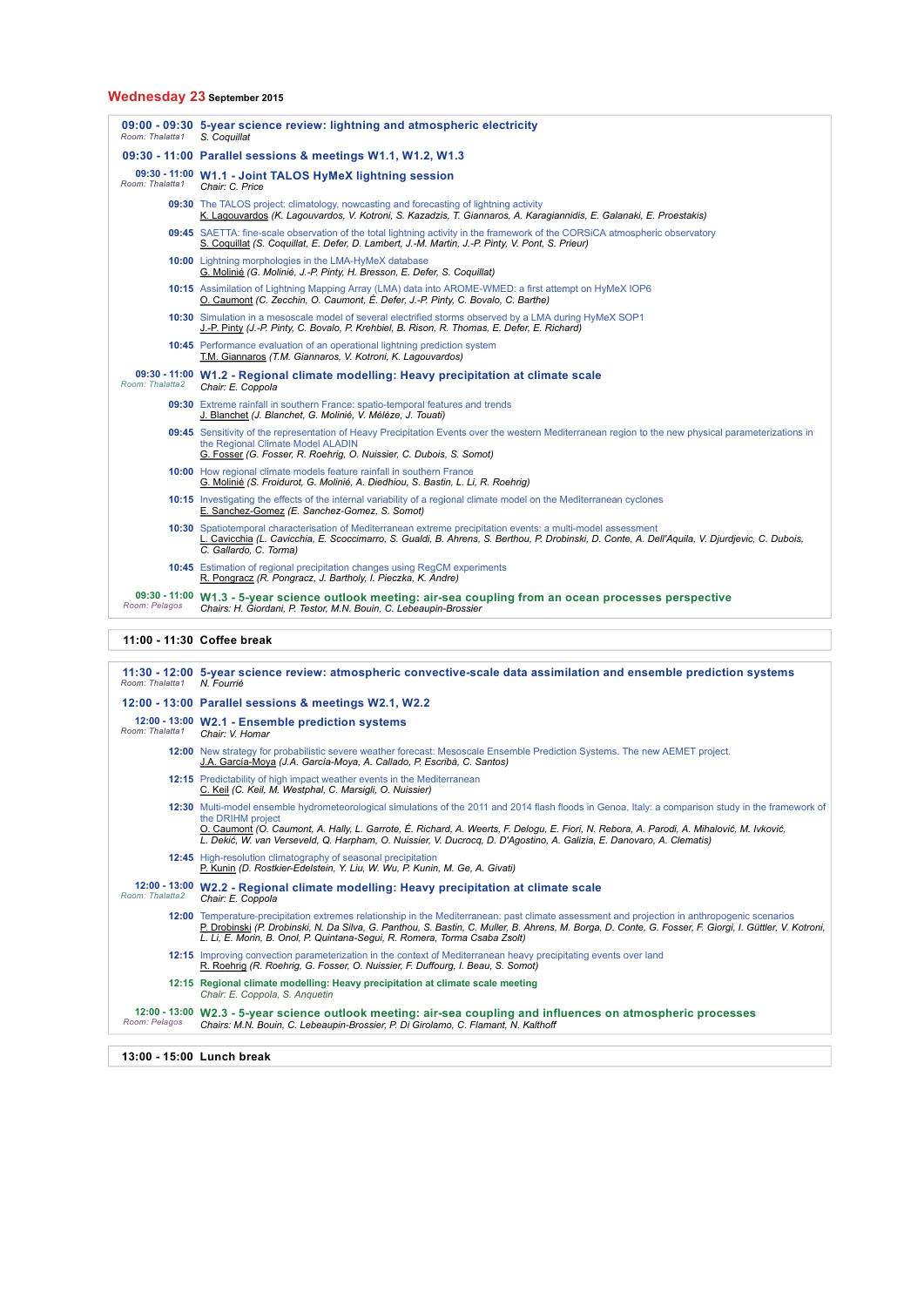|                 | 15:00 - 16:30 Parallel sessions & meetings W3.1, W3.2, W3.3                                                                                                                                                                                         |
|-----------------|-----------------------------------------------------------------------------------------------------------------------------------------------------------------------------------------------------------------------------------------------------|
| Room: Thalatta1 | 15:00 - 16:30 W3.1 - Heavy precipitation: High-resolution modelling studies<br>Chair: S. Davolio                                                                                                                                                    |
|                 | 15:00 Model study of HyMeX IOP8 - a Mediterranean heavy precipitation event<br>L. Röhner (L. Röhner, V. Homar, D. Carrio, A. Montani, U. Corsmeier)                                                                                                 |
|                 | 15:15 Sensitivity of numerical simulations of a Mesoscale Convective System in France, during the HyMeX SOP1 using the WRF model<br>S. Dafis (S. Dafis, K. Lagouvardos, V. Kotroni, Th. M. Giannaros, A. Bartzokas)                                 |
|                 | 15:30 Evaluation of the 2-moment microphysical scheme LIMA based on HyMeX IOP6 microphysical observations<br>B. Vié (B. Vié, G. Delautier, M. Taufour)                                                                                              |
|                 | <b>15:45</b> Evaluation of the turbulence representation in deep convective clouds<br>D. Ricard (D. Ricard, A. Verrelle, C. Lac)                                                                                                                    |
|                 | <b>16:00</b> Influence of the Alps and the Apennines effecting two WRF forecasts during HyMeX<br>R. Rotunno (E. Pichelli, R. Rotunno, R. Ferretti)                                                                                                  |
|                 | <b>16:15</b> A summary of orographic enhancement precipitation case studies in the eastern Pyrenees mountain range<br>J. Bech (L. Trapero, J. Bech, F. Duffourg, J. Lorente)                                                                        |
| Room: Thalatta2 | 15:00 - 16:30 W3.2 - Regional climate modelling, air-sea coupling, dense water formation: air-sea fluxes and ocean<br>circulation<br>Chair: G. Sannino                                                                                              |
|                 | 15:00 Mesoscale winds in regional climate models: Mistral and Tramontane<br>A. Obermann (A. Obermann, B. Edelmann, B. Ahrens)                                                                                                                       |
|                 | 15:15 Heat and salt redistribution in the Mediterranean Sea: insights from the MedCORDEX model ensemble<br>D. Gomis (J. Llasses, G. Jordà, D. Gomis, F. Adloff, D. Macías-Moy, A. Harzallah, T. Arsouze, B. Ahrens, L. Li, A. Elizalde, G. Sannino) |
|                 | 15:30 Multi-model analysis of the inter-annual variability of the Mediterranean thermohaline circulation<br>G. Sannino (G. Sannino, M. Adani, J. Beuvier, A. Carillo, G. Jordà, G. Pisacane, F. Sevault, M.V. Struglia, V. Vervatis)                |
|                 | 15:45 Regional climate modelling, air-sea coupling, dense water formation: air-sea fluxes and ocean circulation meeting<br>Chair: G. Sannino                                                                                                        |
| Room: Pelagos   | 15:00 - 16:30 W3.3 - Vulnerabilities<br>Chairs: C. Llasat, O. Petrucci, I. Ruin                                                                                                                                                                     |
|                 | <b>15:00</b> Weather types and return periods: are they useful to characterize historical floods?<br>M. C. Llasat (M. C. Llasat, J. Gilabert, M. Llasat-Botija, R. Marcos, M. Cortès, L. Mediero)                                                   |
|                 | 15:15 Identifying the most relevant predictors of flash flood human impacts: an analysis of the U.S. storm database<br>G. Terti (G. Terti, I. Ruin, S. Anguetin, J. J. Gourley)                                                                     |
|                 | 15:30 5-year science outlook meeting: vulnerabilities<br>Chairs: C. Llasat, O. Petrucci, I. Ruin                                                                                                                                                    |
|                 |                                                                                                                                                                                                                                                     |
|                 | 16:30 - 17:15 Poster session 3 and coffee break                                                                                                                                                                                                     |
| Room: Thalatta1 | 17:15 - 19:00 Discussion on the achievements and future orientations of the programme<br>Chairs: V. Ducrocq, P. Drobinski                                                                                                                           |
|                 | 20:00 Gala dinner                                                                                                                                                                                                                                   |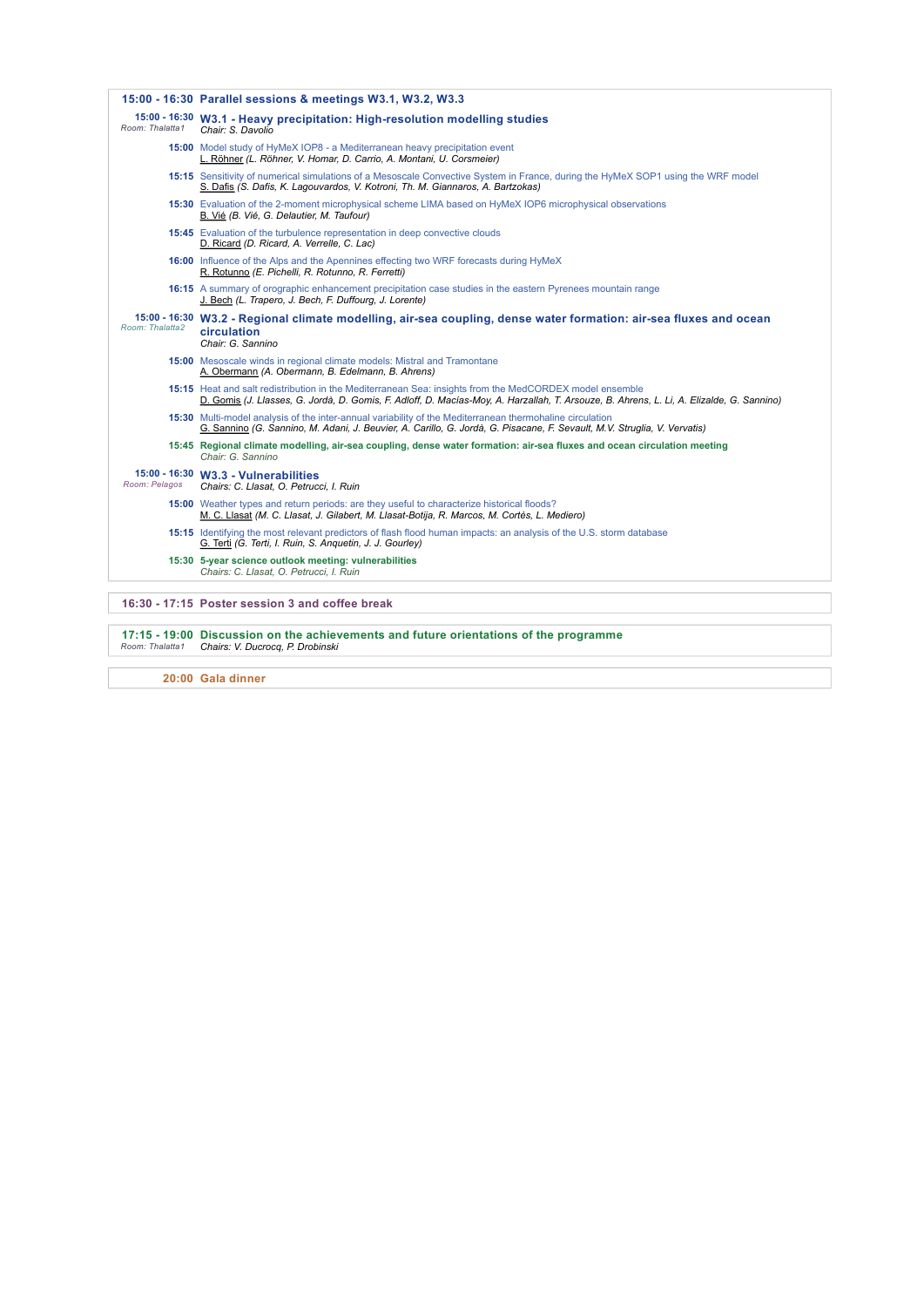## **Thursday 24 September 2015**

|                 | 09:00 - 10:30 Parallel sessions & meetings TH1.1, TH1.2, TH1.3                                                                                                                                                                                                                                                                                              |
|-----------------|-------------------------------------------------------------------------------------------------------------------------------------------------------------------------------------------------------------------------------------------------------------------------------------------------------------------------------------------------------------|
| Room: Thalatta1 | 09:00 - 10:30 TH1.1 - Regional climate modelling: Fully-coupled regional climate system models in Med-CORDEX<br>Chair: B. Ahrens                                                                                                                                                                                                                            |
|                 | 09:00 Simulations of the Mediterranean climate and climate change projections with the CMCC coupled regional model<br>L. Cavicchia (L. Cavicchia, S. Gualdi, A. Sanna, P. Oddo)                                                                                                                                                                             |
|                 | 09:15 Cyclone contribution to the Mediterranean Sea water budget<br>E. Flaounas (E. Flaounas, A Di Luca, P Drobinski, S Mailler, T Arsouze, S Bastin, K. Beranger, C Lebeaupin Brossier)                                                                                                                                                                    |
|                 | 09:30 Impact of ocean-atmosphere coupling and high resolution on the simulation of tropical-like cyclones over the Mediterranean Sea: multi-model<br>analysis with MedCORDEX and EURO-CORDEX simulations<br>M. A. Gaertner (M. Á. Gaertner, M. Domínguez, R. Romera, V. Gil, E. Sánchez, C. Gallardo, M. M. Miglietta, Med-CORDEX and<br>EURO-CORDEX teams) |
|                 | 09:45 Aerosol effects on water cycle and ocean convection in the Mediterranean basin: a regional coupled modelling approach<br>P. Nabat (P. Nabat, S. Somot, M. Mallet, F. Sevault)                                                                                                                                                                         |
|                 | 10:00 Regional climate modelling: Fully-coupled regional climate system models in Med-CORDEX meeting<br>Chair: B. Ahrens                                                                                                                                                                                                                                    |
| Room: Thalatta2 | 09:00 - 10:15 TH1.2 - Heavy precipitation, microphysics<br>Chair: G. Delrieu                                                                                                                                                                                                                                                                                |
|                 | 09:00 Subgrid variability of the raindrop size distribution<br>T. Raupach (T. H. Raupach, A. Berne)                                                                                                                                                                                                                                                         |
|                 | 09:15 Comparison of rainfall estimate accuracy for small scale hydrology, based on operational network-, high resolution rain gauge network- and radar<br>data in the Cévennes-Vivarais region, France<br>A. Wijbrans (A. Wijbrans, G. Delrieu, G. Nord)                                                                                                    |
|                 | 09:30 Relationships between total lightning activity, microphysics, and kinematics during the 24 September 2012 HyMeX bow-echo system<br>S. Coquillat (J-F. Ribaud, O. Bousquet, S. Coquillat)                                                                                                                                                              |
|                 | 09:45 Orographic impact on the precipitation microphysical processes during SOP1<br>J. Van Baelen (J. Zwiebel, J. Van Baelen, S. Anquetin, B. Boudevillain, Y. Pointin)                                                                                                                                                                                     |
|                 | 10:00 Comparison of two hourly rainfall stochastic models: the ability to reproduce extreme rainfall at different time scales<br>P. Cantet (P. Cantet, P. Arnaud)                                                                                                                                                                                           |
| Room: Pelagos   | 09:00 - 10:30 TH1.3 - 5-year science outlook meeting: flash-floods and vulnerabilities<br>Chairs: I. Braud, C. Llasat, O. Petrucci                                                                                                                                                                                                                          |

## **10:30 - 11:00 Coffee break**

|                 | 11:00 - 13:00 Parallel sessions & meetings TH2.1, TH2.2                                                                                                                                                                                                 |
|-----------------|---------------------------------------------------------------------------------------------------------------------------------------------------------------------------------------------------------------------------------------------------------|
| Room: Thalatta1 | 11:00 - 13:00 TH2.1 - Regional climate modelling: ENVIMED MaHb project<br>Chair: K. Von Schuckmann                                                                                                                                                      |
|                 | 11:00 A review of the Mediterranean Sea heat and mass budgets<br>G. Jordà (G. Jordà, K. von Schukmann, S. Josey, G. Caniaux, J. García-Lafuente, S. Sammartino, C. Naranjo, E. Özsoy, J. Polcher, I. Gertman,<br>G. Notarstefano, P. Poulain, S. Somot) |
|                 | 11:15 Regional ocean indicators in the Mediterranean Sea from in situ measurements during 2004-2014<br>K. von Schuckmann (K. von Schuckmann, G. Notarstefano, F. Calafat, P.-M. Poulain, I. Taupier-Letage, L. Prieur, M. Hamon, N. Reul)               |
|                 | 11:30 The monitoring of thermohaline variability in the central Mediterranean combining continuous strait measurements and periodic basin scale<br><b>SUIVEVS</b><br>S. Ben Ismail (S. Ben Ismail, C. Sammari, K. Schroeder, P.-M. Poulain)             |
|                 | <b>11:45</b> On the representation of Mediterranean sea level in regional climate models<br>F. Adloff (F. Adloff, G. Jordà, S. Somot, F. Sevault, B. Meyssignac, T. Arzouse, L. Li, S. Planton)                                                         |
|                 | 12:00 Regional climate modelling: ENVIMED MaHb project meeting<br>Chair: K. Von Schuckmann                                                                                                                                                              |
| Room: Thalatta2 | 11:00 - 13:00 TH2.2 - 5-year science outlook meeting: integrated forecasting of heavy precipitation, flash-floods and<br>impacts<br>Chairs: S. Anguetin, I. Braud, N. Fourrié, O. Paraystre, O. Petrucci, I. Ruin                                       |
|                 |                                                                                                                                                                                                                                                         |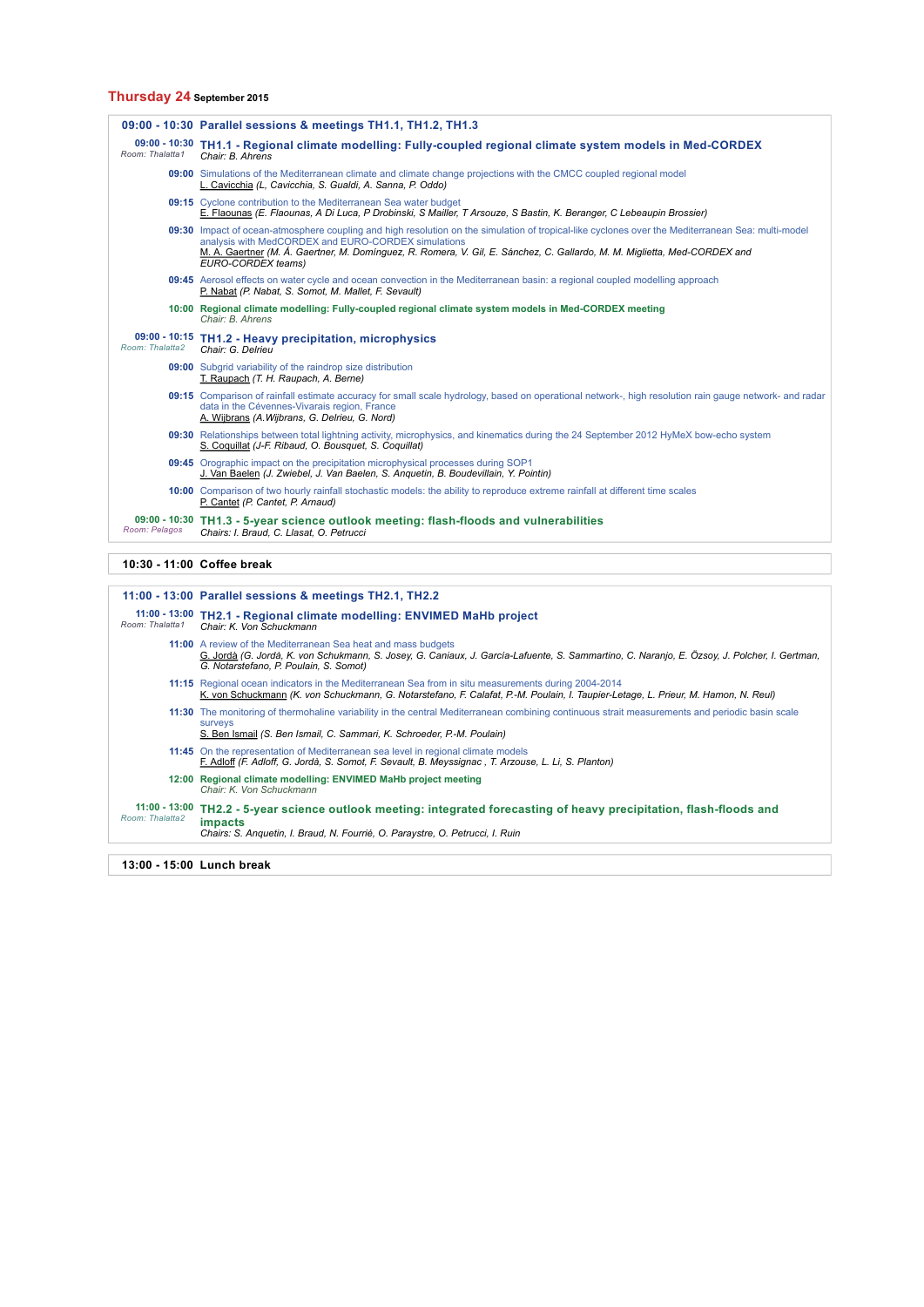| Room: Thalatta1 | 15:00 - 16:45 TH3.1 - Regional climate modelling, heavy precipitation, flash-floods, droughts: Climate change impacts on<br>the Mediterranean<br>Chair: E. Coppola     |
|-----------------|------------------------------------------------------------------------------------------------------------------------------------------------------------------------|
|                 | 15:00 Impact of climate change on runoff timing over the Alpine region<br>E. Coppola (E. Coppola, F. Raffaele, F. Giorgi, C. Torma)                                    |
|                 | 15:15 Hydrological impacts of climate change in Morocco and Tunisia<br>Y. Tramblay (Y. Tramblay, D. Ruelland, L. Hanich, Z. Bargaoui)                                  |
|                 | 15:30 Regional climate modelling, heavy precipitation, flash-floods, droughts: Climate change impacts on the Mediterranean meeting<br>Chairs: E. Coppola, Y. Tramblay  |
|                 | 16:45 - 17:30 Poster session 4 and coffee break                                                                                                                        |
|                 | 17:30 - 19:00 Parallel sessions & meetings TH4.1, TH4.2, TH4.3                                                                                                         |
| Room: Thalatta1 | 17:30 - 19:00 TH4.1 - Regional climate modelling: working groups on preparing Med-CORDEX-2 meeting<br>Chair: S. Somot                                                  |
| Room: Thalatta2 | 17:30 - 19:00 TH4.2 - 5-year science outlook meeting: heavy precipitation systems and storm environment<br>Chairs: S. Davolio, P. Di Girolamo, C. Flamant, S. Khodavar |
| Room: Pelagos   | 17:30 - 19:00 TH4.3 - Ligthning<br>Chairs: S. Coquillat, K. Lagouvardos                                                                                                |
|                 | 17:30 Relations between convective clouds evolution rate and lightning characteristics<br>A. Karagiannidis (A. Karagiannidis, K. Lagouvardos, V. Kotroni)              |
|                 | 17:45 Thunderstorms, lightning and sprite climatology in Israel and the Eastern Mediterranean<br>C. Price (Colin Price Yoav Yair and the ILAN project team)            |
|                 | 18:00 5-year science outlook meeting: ligthning<br>Chairs: S. Coquillat, K. Lagouvardos                                                                                |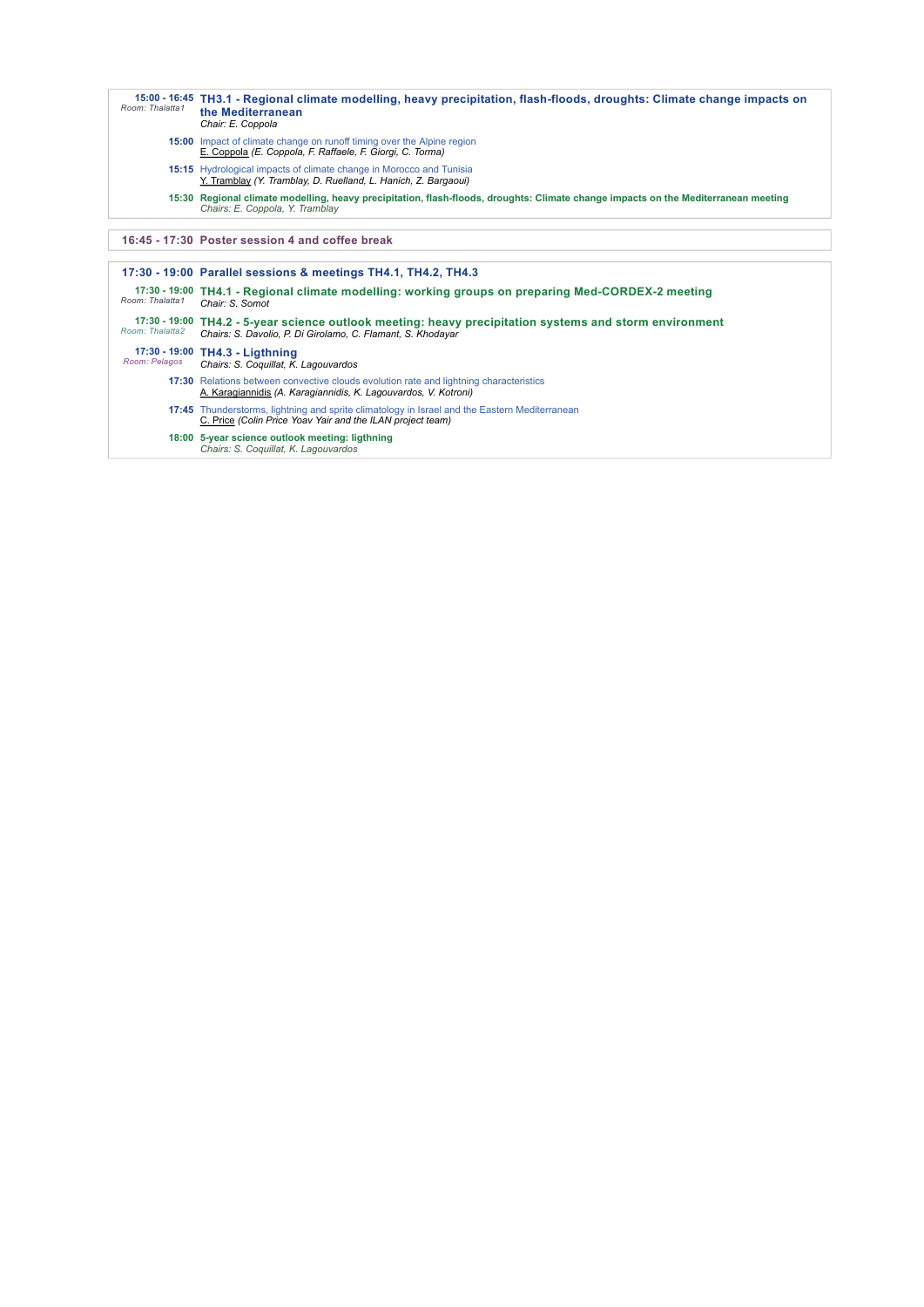## **Friday 25 September 2015**

|                            | 09:00 - 10:45 Parallel sessions & meetings F1.1, F1.2, F1.3                                                                                                                                        |
|----------------------------|----------------------------------------------------------------------------------------------------------------------------------------------------------------------------------------------------|
| Room: Thalatta1            | 09:00 - 10:45 F1.1 - Heavy precipitation: Modelling studies<br>Chair: O. Nuissier                                                                                                                  |
|                            | 09:00 Severe convection in the Mediterranean from microwave observations<br>J.-F. Rysman (J.-F. Rysman, C. Claud, J.-P. Chaboureau, J. Delanoe, B. Funatsu)                                        |
|                            | 09:15 A seamless weather-climate multi-model intercomparison on the representation of high impact weather in the western Mediterranean: HyMeX<br><b>IOP12</b>                                      |
|                            | S. Khodayar (S. Khodayar, G. Fosser, S. Berthou, S. Davolio, P. Drobinski, V. Ducrocq, R. Ferretti, M. Nuret, E. Pichelli, E. Richard)                                                             |
|                            | 09:30 Results at the regional medium-resolution scale of the coupling of LMDZ physics in WRF for different severe Mediterranean events<br>L. Fita (L. Fita, P. Drobinski, F. Hourdin, L. Fairhead) |
|                            | 09:45 The atmospheric origin of the Boothbay harbor meteotsunami: a mesoscale modeling study<br>K. Horvath (K. Horvath, I. Vilibic, N. Strelec Mahovic)                                            |
|                            | 10:00 5-year science outlook meeting: data assimilation and ensemble prediction systems<br>Chairs: N. Fourrié, Y. Michel, J. Garcia-Moya, O. Nuissier                                              |
| Room: Thalatta2            | 09:00 - 10:45 F1.2 - Droughts and water resources<br>Chairs: J. Polcher, P. Quintana-Segui                                                                                                         |
|                            | 09:00 Introduction<br>P. Quintana-Sequi, J. Polcher                                                                                                                                                |
|                            | 09:15 National drought alert system in Spain: information needs and gaps<br>P. Quintana-Sequí (C. Linés Díaz, P. Quintana-Sequí, M. Werner)                                                        |
|                            | 09:30 Economic costs of water scarcity in the Mediterranean at the 2050 horizon<br>N. Neverre (N. Neverre, P. Dumas)                                                                               |
|                            | 09:45 5-year science outlook meeting: droughts and water resources<br>Chairs: J. Polcher, P. Quintana-Sequi                                                                                        |
| Room: Pelagos              | 09:00 - 10:45 F1.3 - Side-meeting FLIRE project<br>Chair: V. Kotroni                                                                                                                               |
| 10:45 - 11:15 Coffee break |                                                                                                                                                                                                    |
|                            | 11:15 - 13:00 Parallel sessions & meetings F2.1, F2.2, F2.3                                                                                                                                        |

11:15 - 13:00 **F2.1 - Side-meeting: IODA-MED final meeting**<br>Room: Thalatta1 Chair: E. Richard **11:15 - 13:00** *Room: Thalatta2* **F2.2 - Regional climate modelling, Med-CORDEX-2: Preparing Med-CORDEX-2 meeting** *Chair: S. Somot* **11:15 - 13:00 F2.3 - Side-meeting FLIRE project** *Chair: V. Kotroni*

**13:00 - 14:30 Lunch break**

**14:30 - 16:00** *Room: Thalatta1* **Discussion on the programme's future orientations.** *Chairs: V. Ducrocq, P. Drobinski*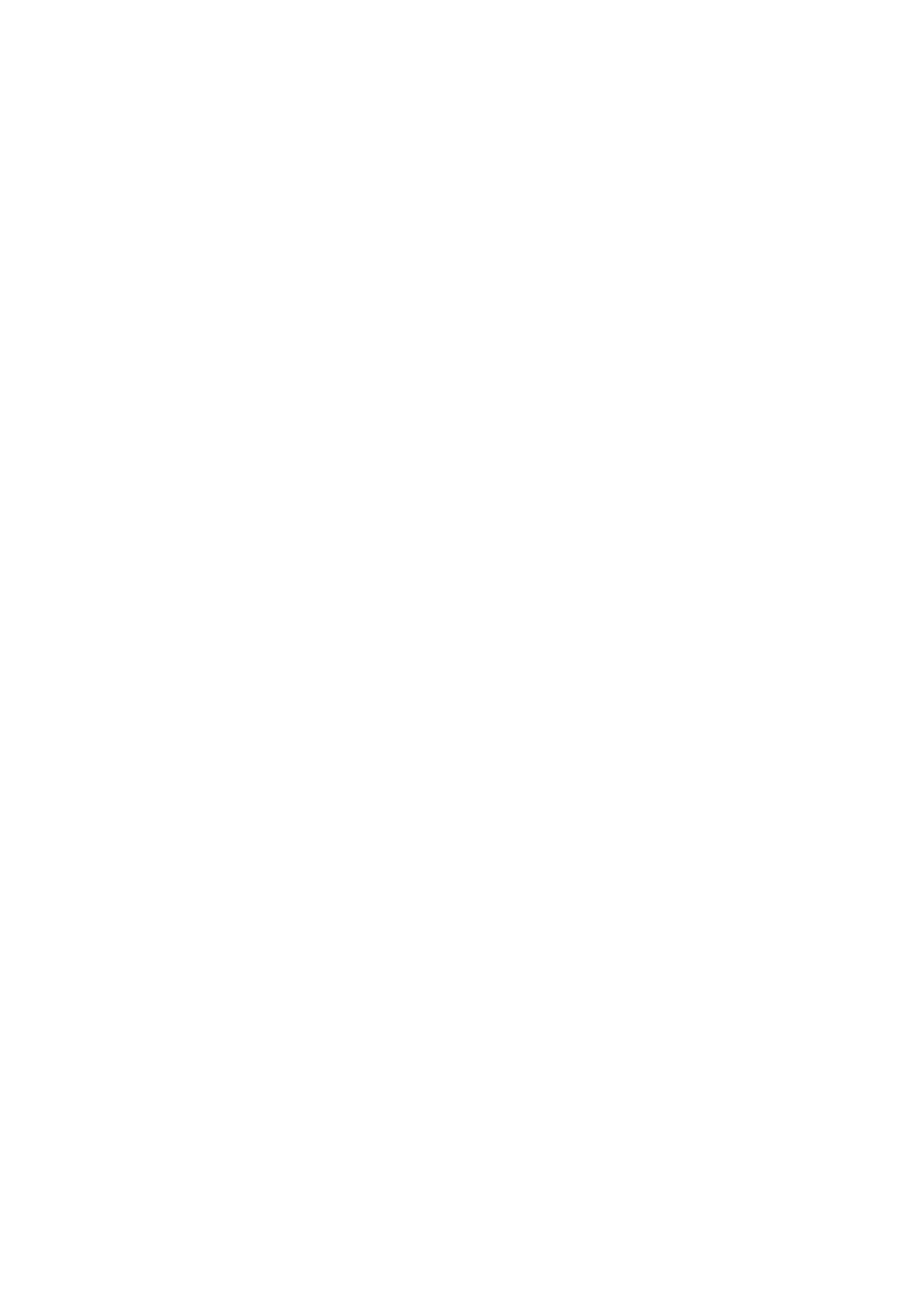#### **Poster session 1 - Monday 21 September 2015**

- **P1.1:** Heavy rain, flash floods and floods in Croatia in 2014
- Dunja Placko-Vrsnak, Tomislava Hojsak, Tanja Renko **P1.2:** Post-event survey of the 6-7 October 2014 flood, north of Montpellier (France)
- 
- Christophe Bouvier, Pascal Brunet, Agnès Crès, Anne Crespy, Claudine Dieulin, Pierre Marchand, Luc Neppel, Luc Seguis, Felix Raynaud, Aurore Remes<br>**P1.3:** Facing up to uncertainty in a flood forecasting service submitted
- A. Marchandise, E. Lefevre, A. Beaumel, D. Lalot **P1.4:** Reservoirs cascade simulation add-on used with the SURFEX-TOP modelling platform: methods and results for a Bulgarian Mediterranean basin Petko Tsarev , Beatrice Vincendon, Eram Artinyan, Nikolay Nedkov, Georgui Koshinchanov
- **P1.5: -** Analysis of the duration of flood waves on the Sava River during 2014
- Dejan Petkovic
- **P1.6: A high-resolution rainfall re-analysis based on radar-raingauge merging in the Cévennes-Vivarais region, France**
- Guy Delrieu, Brice Boudevillain, Annette Wijbrans, Audrey Confoland **P1.7:** - X-band weather radar monitoring product in Naples urban area: data quality, raingauge-based calibration and hail detection<br>V. Capozzi , V. Mazzarella , G. Budillon , E. Picciotti , F.S. Marzano<br>**P1.8:** - Evaluati
- 
- 
- Y. Mei,E.I. Nikolopoulos , E.N. Anagnostou , M. Borga **P1.9:** Rain profiling with a UHF wind profiler and its application to microphysics studies
- 
- F. Saïd, B. Campistron, T. Payan, H. Delbarre, Y. Dufournet, A. Sokolov **P1.10:** An uncertainty framework to estimate dense water formation rates : case study in the Northwestern Mediterranean.
- Robin Waldman, Samuel Somot, Marine Herrmann, Pierre Testor, Claude Estournel **P1.11: -** Impact of assimilating the in-situ HyMeX SOP's observations on the modelling of the north-western Mediterranean Sea
- 
- J. Beuvier , G. Mikolajczak , M. Hamon , M. Drévillon , J.-M. Lellouche **P1.12:** Angular Momentum Eddy Detection Algorithm (AMEDA) apply to North Western mediterranean eddies
- B. Le Vu, A. Stegner, T. Arsouze and N. Mkhinini **P1.13:** Black Sea Aegean Sea asymmetric water exchange
- 
- E. Stanev
- 
- **P1.14: -** The-Tyrrhenian-Sicilian Current<br>M. Jouini , K. Béranger , T. Arsouze , S. Thiria , J. Beuvier and M. Crépon<br>**P1.15: -** Combined use of satellite deduced composites for the analysis of extreme weather events in s

precipitation Th.Mavrakou, G.Armenis, C.Cartalis and M. Zaloni

## **Poster session 2 - Tuesday 22 September 2015**

- **P2.1:** Projections and uncertainties of extreme rainfall using statistical downscaling of CMIP5 models: the case of Spain
- 
- R. Monjo , E. Gaitán , J. Pórtoles , J. Ribalaygua<br>**P2.2:** Spatio-temporal distribution of precipitation in the western Mediterranean basin in autumn 2012<br>K. Béranger , S. Anquetin , T. Arsouze , M-N. Bouin , S. Berthou
- J. Bartholy, R. Pongracz, A. Kis
- **P2.4:** Systematic modulation of heavy precipitation in the region of Valencia (Spain) by Mistral-induced sea-surface cooling in the previous days
- 
- S. Berthou , S. Mailler , P. Drobinski , T. Arsouze , S. Bastin , K. Béranger , E. Flaounas , C. Lebeaupin Brossier , S. Somot , M. Stéfanon<br>**P2.5:** Insights on the SST diurnal cycle and its impact on turbulent air-sea f
- 
- **P2.6:** Influence of the sea state on Mediterranean heavy precipitation: a case study from HyMeX SOP1
- O. Thévenot , M.N. Bouin , V. Ducrocq , C. Lebeaupin-Brossier , O. Nuissier , J. Pianezze , F. Duffourg **P2.7:** The problem of surface heat and water budget closure for the North-western Mediterranean basin
- 
- G. Caniaux, L. Prieur , H. Giordani
- **P2.8:** Preliminary results of PROTEVS Mediterranean cruises (2015)
- 
- 
- S. Louazel, S. Corréard, P. Garreau, V. Garnier<br>**P2.9:** Observations of turbulence and internal waves in the Strait of Sicily<br>P. Bouruet-Aubertot , B. Ferron , Y. Cuypers , K. Schroeder , M. Borghini , S. Ben Ismail , S.
- measurements
- Coll, M.A, S. Khodayar, R. Fernandez-Moran, E. Lopez-Baeza
- **P2.11:** Interannual Variability in the Summertime Hydrological Cycle over European Regions
- Zveryaev, M. Zahn, R. Allan
- **P2.12: -** Using Normalized Difference Vegetation Index (NDVI) and Enhanced Vegetation Index (EVI) time series to detect land degradation in an industrial<br>area of Eastern Mediterranean (Thriasio Plain Greece)
- A. Mavrakis , C. Papavasileiou , L. Salvati<br>• P2.13: FF: The water budget and precipit The water budget and precipitation efficiency of the Medicane occurring in November 2011
- L. Fita , E. Flaounas
- 
- 
- **P2.14:** The characteristics of a High-Precipitation Tornadic-Supercell in a metropolitan area of Northwest Greece<br>S. Dafis , C.J. Lolis , A. Bartzokas , T. Gkousarov<br>P2.15: CORSiCA Atmospheric Observatory in the frame
- **P2.16:** HyMeX database
- A. Albert-Aguilar, G. Brissebrat , N. Belmahfoud , S. Cloché , T. Delacour , H. Ferré , L. Fleury , L. Labatut , K. Ramage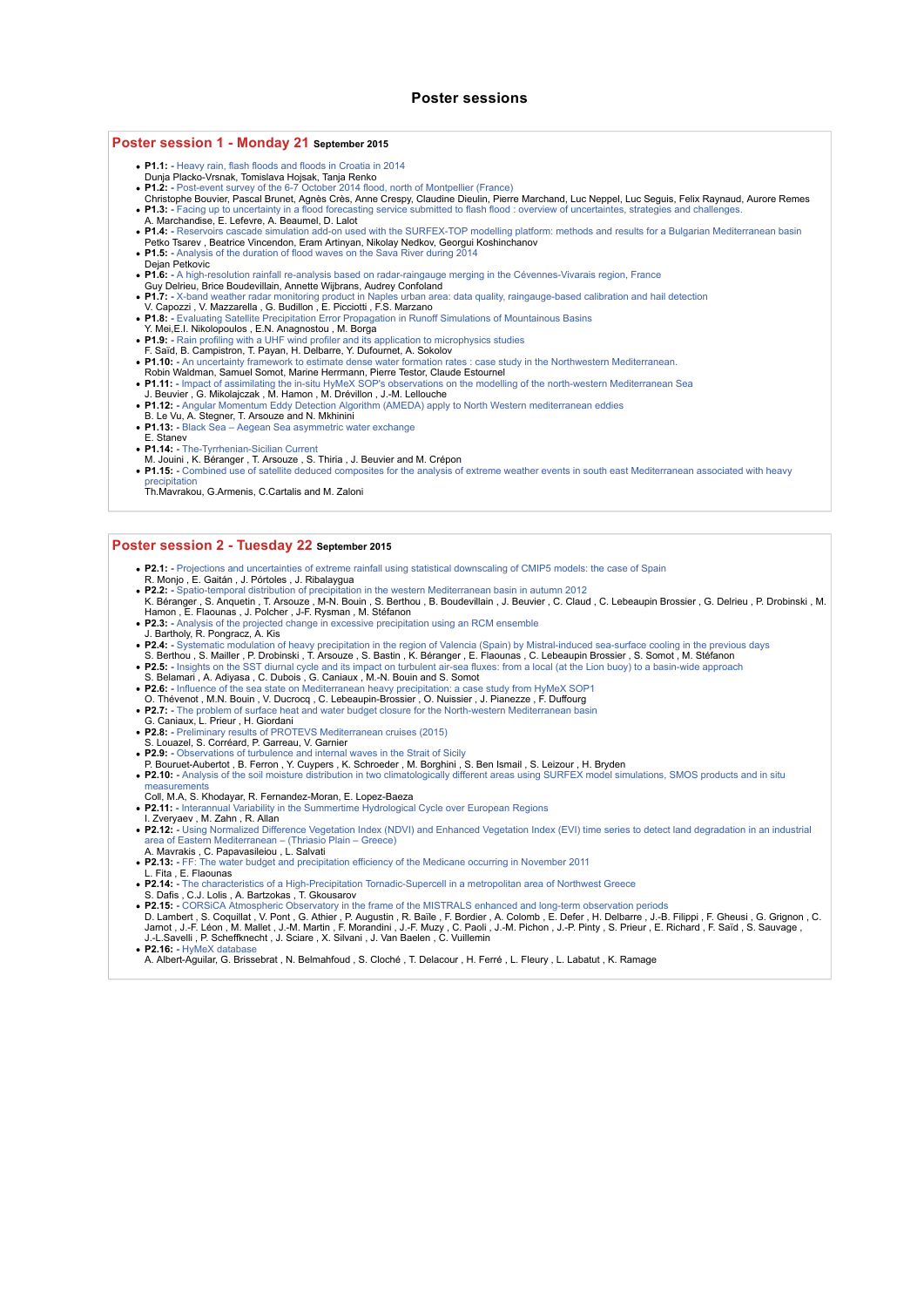#### **Poster session 3 - Wednesday 23 September 2015**

- **P3.1:** A New Technique for Assimilation of High Density Observations in NWP Models at Convective Scales. Application to HyMEX SOP-1 Radar Data
- 
- C. Geijo **P3.2:** Impacts of KITCube extra observations on the prediction of the HyMeX IOP13 severe weather event
- 
- D. Carrió ; V. Homar ;U. Corsmeier **P3.3:** Impact of non--conventional and targeted observations on short-range forecast during HyMeX-SOP1 using HARMONIE
- J. Campins , J. Sánchez , B. Navascués and J. Calvo **P3.4: -** Comparison of UHF wind profiler radar data with AROME-WMED reanalysis within the French Mediterranean coast
- E. Maksimovich , A. Sokolov , H. Delbarre, F. Saïd , B. Campistron
- **P3.5:** Large scale moisture patterns and their link with heavy precipitation events during the HyMeX SOP1 Cyrille Flamant, Patrick Chazette, Keun-Ok Lee , Jean-Christophe Raut, Olivier Bock, Xiaoxia Shang, Julien Totems
- **P3.6:** Overview of the Raman lidar measurements in the frame of the HyMeX-SOP 1
- Paolo Di Girolamo a, Cyrille Flamant b, Donato Summa a, Dario Stelitano a, Marco Cacciani c, Patrick Chazette d
- **P3.7:** A high quality reprocessed ground-based GPS dataset for atmospheric process studies, radiosonde and model evaluation, and reanalysis of HyMeX Special Observing Period
- O. Bock , P. Bosser , R. Pacione , M. Nuret , N. Fourrié , A. Parracho **P3.8: -** Improved estimation of the tropospheric delay component in GPS measurements in the western Corinth Gulf (Greece), by the use of a high-resolution meteorological model: The PaTrop Experiment
- N. Roukounakis , P. Elias , P. Briole , A. Argyriou , I. Kioutsioukis , A. Retalis , D. Katsanos
- 
- **P3.9:** Evaluating multimodel variability of humidity over Europe using long term GPS network and ground base datasets.<br>S. Bastin , O. Bock , A. Parracho , M. Chiriaco , B. Ahrens, D. Conte, M. Dominguez Alonso , L. Li,
- The HyMeX ST-Lightning Team
- **P3.11: -** Cyclone activity and lightning distribution over the Mediterranean E. Galanaki , K. Lagouvardos , E. Flaounas , V. Kotroni
- **P3.12:** Looking at the influence of lightning occurrence on the change of microphysics orientation inferred from HyLMA and MXPOL data during the 24 September 2012 IOP6 case
- E. Defer , J. Grazioli , A. Bernes , W. Rison , P. Krehbiel , J.-P. Pinty , S. Coquillat
- **P3.13:** Lightning and Galactic Cosmic rays Mavrakis A., Kotroni V., Lagouvardos K.
- P3.14: Regional climate simulations using RegCM4 over Europe and Mediterranean: the impacts of boundary conditions, horizontal resolution and the model time-step
- 
- I. Güttler , L. Srnec **P3.15:** Aerosol types and lightning activity over the Mediterranean Sea
- E. Proestakis, S. Kazadzis, K. Lagouvardos, V. Kotroni, E.Marinou, V. Amiridis **P3.16: -** Study of an intense local wind regime in northern Greece based on observations and numerical simulations
- I. Koletsis , T.M. Giannaros , K. Lagouvardos , V. Kotroni

#### **Poster session 4 - Thursday 24 September 2015**

- P4.1: The « economic » value of the French convective-scale AROME Ensemble Prediction System for High Precipitation Events forecasting during HyMeX SOP1 period
- E. Chabot, F. Bouttier
- **P4.2:** Evaluation of two convection permitting ensemble systems in the HyMeX Special Observation Period (SOP1) framework<br>O. Nuissier , C. Marsigli, B. Vincendon, A. Hally, F. Bouttier, A. Montani , T. Paccagnella
- 
- **P4.3: Assessment of the Ensemble Performance of Modelled Radar Reflectiviti**
- R. Osinski , F. Bouttier
- P4.4: Scaling of the horizontal size of the rain / no rain events in mesoscale convective systems (MCS). A comparison of different rain measurement techniques using the HYMEX database
- C. Duroure, J. Zwiebel, S. Banson, A. Schwarzenboeck , J. Van Baelen, W. Wobrock
- **P4.5:** Statistical-downscaling of seasonal precipitation
- Dorita Rostkier-Edelstein, Pavel Kunin, Thomas Hopson, Yubao Liu and Amir Givati<br>**P4.6:** Capabilities and limitations of weather radar based nowcasting forecasts applied to selected Mediterranean Heavy Precipitation Even
- J. Bech , M. Berenguer
- **P4.7: -** Error analysis of satellite precipitation estimates to improve flood warning applications in urban coastal (withdrawn)
- 
- Marios N. Anagnostou , Archontia Lykou , Yagmur Derin , Christos Makropoulos<br>**P4.8:** Intense precipitation events over the Euro-Mediterranean region: future projections and dependence on the time scale definition
- Enrico Scoccimarro, Gabriele Villarini, Silvio Gualdi, Alessio Bellucci, Pier Giuseppe Fogli, Matteo Zampieri and A. Navarra<br>P4.9: Including the assessment of external vulnerability to flooding in the AIGA method: a step
- 
- Clotilde Saint-Martin , Catherine Fouchier , Pierre Javelle , Johnny Douvinet , Freddy Vinet<br>**P4.10:** Parameterization of river speed within the SURFEX-TOP modelling platform: calibration and validation using a Bulgarian Eram Artinyan, Beatrice Vincendon, Nikolay Nedkov, Petko Tsarev, Georgui Koshinchanov
- **P4.11:** Regional hydrological models for distributed flash-floods forecasting: towards an estimation of potential impacts and damages.
- 
- Le Bihan G. , Payrastre O. , Gaume E. , Moncoulon D. **P4.12:** Building a platform to show the flood events recorded in the mediterranean area
- M.C. Llasat , A. Bezes , V. Kotroni , K. Lagouvardos , M. Llasat-Botija , K. Papagiannaki , A. A Pasqua , O. Petrucci , J. Rosselló , F. Vinet<br>**P4.13:** Visualization of high-impact weather events that occurred in Greece
- K. Papagiannaki , A. Bezes , K. Lagouvardos , and V. Kotroni
- **P4.14: -** Causes and effects of the 2010 March damaging hydrogeological event in Catalonia, Calabria and Balearic Islands<br>O. Petrucci , L. Aceto ; M. Llasat-Botija , A. A. Pasqua , J. Rosselló , , M. C. Llasat<br>**P4.15: -**
- 
- 
- M. Stefanon , J. Polcher
- **P4.16:** Assessing the WRF-chem model in simulating the Saharan dust concentration over the Mediterranean region E. Flaounas , V. Kotroni , K. Lagouvardos , C. Flamant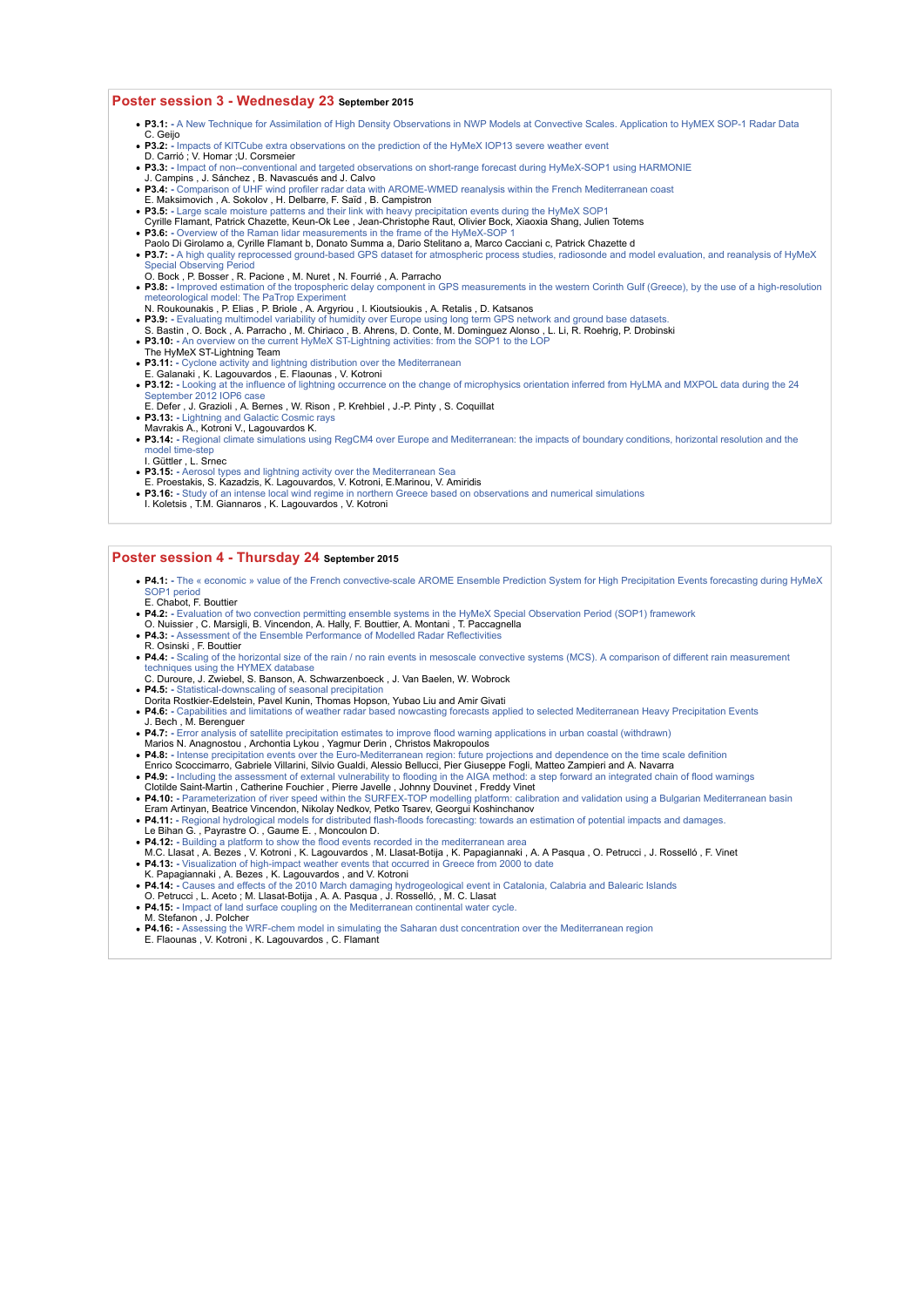## 9th HyMeX workshop - Plenaries - Thalatta1

## **Monday 21 September**

| 09:15-09:45 | <b>Opening session</b><br>K. Lagouvardos et al.                                                                                                                                                                                         |
|-------------|-----------------------------------------------------------------------------------------------------------------------------------------------------------------------------------------------------------------------------------------|
| 09:45-10:30 | 5-year programme review: facts and figures<br>V. Ducrocq, P. Drobinski                                                                                                                                                                  |
| 11:00-12:00 | 5-year science review: heavy precipitation<br>11:00 Sources and transport of water vapour<br>C. Flamant<br>11:20 Microphysics in precipitating systems<br>J. Delanoë<br>11:40 Studies of IOPs (SOP1) precipitation events<br>S. Davolio |
| 15:00-15:30 | 5-year science review: flash-floods<br>I. Braud                                                                                                                                                                                         |
| 17:30-18:00 | 5-year science review: dense water formation and ocean mesoscale processes<br>H. Giordani, P. Testor                                                                                                                                    |

## **Tuesday 22 September**

| 09:00-09:30     | 5-year science review: air-sea fluxes, marine and ocean boundary layer coupled processes<br>M.N. Bouin, C. Lebeaupin Brossier |
|-----------------|-------------------------------------------------------------------------------------------------------------------------------|
| $11:15 - 11:45$ | 5-year science review: society vulnerabilities facing high-impact weather<br>O. Petrucci                                      |
| 15:00-15:30     | 5-year science review: droughts and water resources<br>J. Polcher, P. Quintana-Sequi                                          |
| 17:30-18:00     | 5-year science review: regional climate modelling<br>B. Ahrens, E. Coppola, G. Jorda, G. Sannino, S. Somot                    |

## **Wednesday 23 September**

| 09:00-09:30 | 5-year science review: lightning and atmospheric electricity<br>S. Coquillat                                                  |
|-------------|-------------------------------------------------------------------------------------------------------------------------------|
| 11:30-12:00 | 5-year science review: atmospheric convective-scale data assimilation and ensemble prediction<br><b>systems</b><br>N. Fourrié |
| 17:15-19:00 | Discussion on the achievements and future orientations of the programme<br>V Ducroca P Drobinski                              |

## **Friday 25 September**

| 14:30-16:00 | Discussion on the programme's future orientations |
|-------------|---------------------------------------------------|
|             | V. Ducrocq, P. Drobinski                          |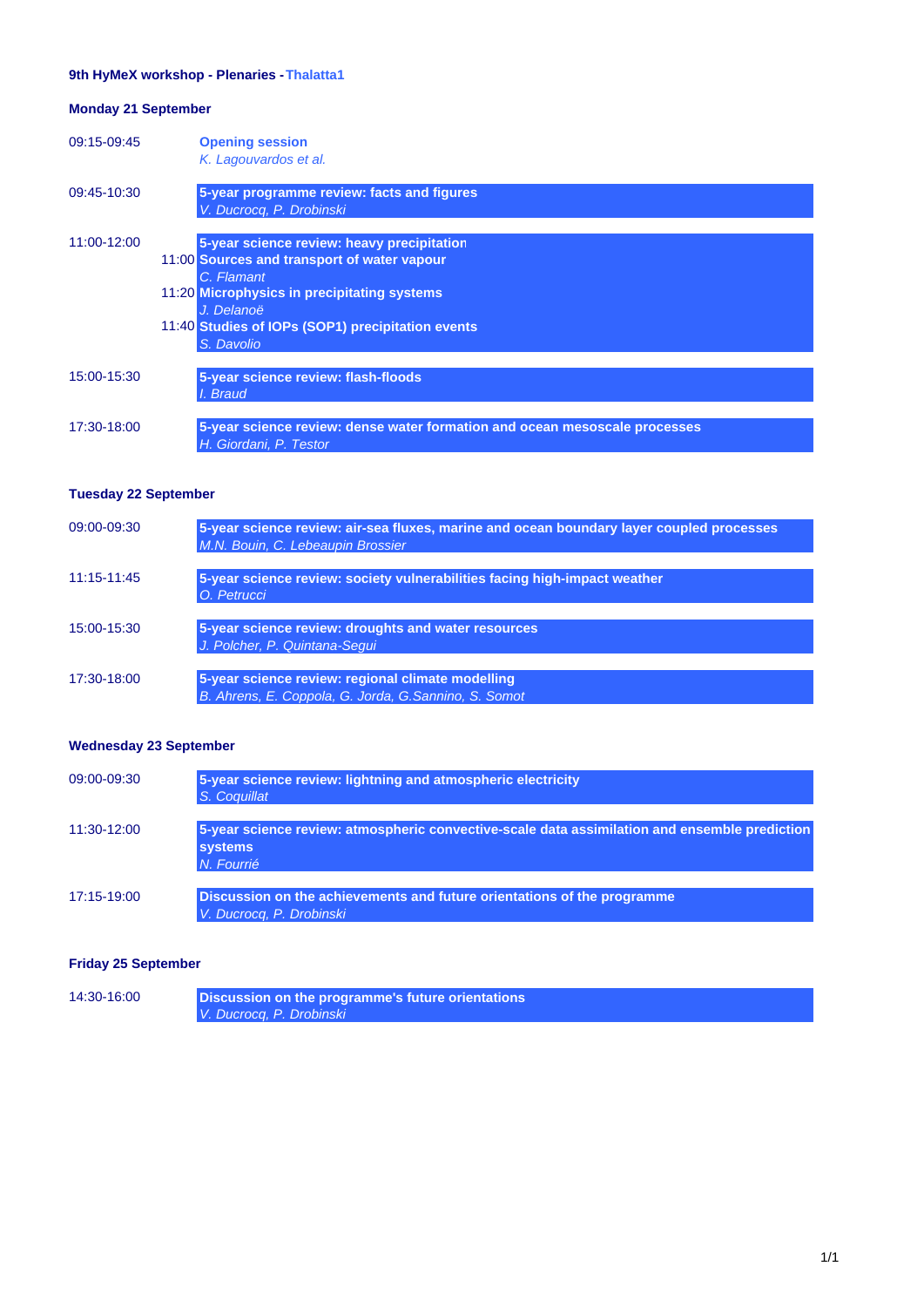## 9th HyMeX workshop - Meetings and side-meetings

## **Monday 21 September**

| 15:30-16:45 | M2.3 - Side-meeting: IODA-MED final meeting |
|-------------|---------------------------------------------|
| Pelagos     | Chair: E. Richard                           |
| 18:00-19:00 | M3.3 - Side-meeting: IODA-MED final meeting |
| Pelagos     | Chair: E. Richard                           |

## **Tuesday 22 September**

| 10:15-10:45           | T1.2 - 5-year science outlook: flash-floods                                               |
|-----------------------|-------------------------------------------------------------------------------------------|
| Thalatta <sub>2</sub> | Chair: I. Braud                                                                           |
| 09:30-10:45           | T1.3 - 5-year science outlook: microphysics, lightning, and heavy precipitation systems   |
| <b>Pelagos</b>        | Chairs: J. Delanoë, S. Coquillat, E. Richard                                              |
| 12:15-13:00           | T2.2 - 5-year science outlook: dense water formation and ocean processes                  |
| Thalatta <sub>2</sub> | Chairs: H. Giordani, P. Testor                                                            |
| 11:45-13:00           | T2.3 - 5-year science outlook: Mediterranean cyclones                                     |
| <b>Pelagos</b>        | Chairs: E. Flaounas, S. Davolio                                                           |
| 15:30-16:45           | T3.3 - 5-year science outlook: dense water formation and ocean processes                  |
| <b>Pelagos</b>        | Chairs: H. Giordani, P. Testor                                                            |
| 18:00-19:00           | T4.1 - Regional climate modelling meeting: Med-CORDEX activities for the period 2010-2015 |
| Thalatta1             | Chair: B. Ahrens                                                                          |
| 18:00-19:00           | T4.3 - Discussion about a future field campaign in the eastern Mediterranean              |
| <b>Pelagos</b>        | Chairs: C. Flamant, N. Kalthoff, E. Morin                                                 |

## **Wednesday 23 September**

| 09:30-11:00                          | W1.3 - 5-year science outlook: air-sea coupling from an ocean process perspective                                                        |
|--------------------------------------|------------------------------------------------------------------------------------------------------------------------------------------|
| Pelagos                              | Chairs: H. Giordani, P. Testor, M.N. Bouin, C. Lebeaupin Brossier                                                                        |
| 12:15-13:00                          | W2.2 - Regional climate modelling: heavy precipitation at climate scale                                                                  |
| Thalatta <sub>2</sub>                | Chairs: E. Coppola, S. Anguetin                                                                                                          |
| 12:00-13:00                          | W2.3 - 5-year science outlook: air-sea coupling and influences on atmospheric processes                                                  |
| Pelagos                              | Chairs: M.N. Bouin, C. Lebeaupin-Brossier, P. Di Girolamo, C. Flamant, N. Kalthoff                                                       |
| 15:45-16:30<br>Thalatta <sub>2</sub> | W3.2 - Regional climate modelling, air-sea coupling, dense water formation: air-sea fluxes and<br>ocean circulation<br>Chair: G. Sannino |
| 15:30-16:30                          | W3.3 - 5-year science outlook: vulnerabilities                                                                                           |
| Pelagos                              | Chairs: C. Llasat, O. Petrucci, I. Ruin                                                                                                  |

## **Thursday 24 September**

| 10:00-10:30<br>Thalatta1 | TH1.1 - Regional climate modelling: fully-coupled regional climate system models in Med-<br><b>CORDEX</b><br>Chair: B. Ahrens |
|--------------------------|-------------------------------------------------------------------------------------------------------------------------------|
| 09:00-10:30              | TH1.3 - 5-year science outlook: flash-floods and vulnerabilities                                                              |
| Pelagos                  | Chairs: I. Braud. C. Llasat. O. Petrucci                                                                                      |
| 12:00-13:00              | TH2.1 - Regional climate modelling: ENVIMED MaHb project                                                                      |
| Thalatta1                | Chair: K. von Schuckmann                                                                                                      |